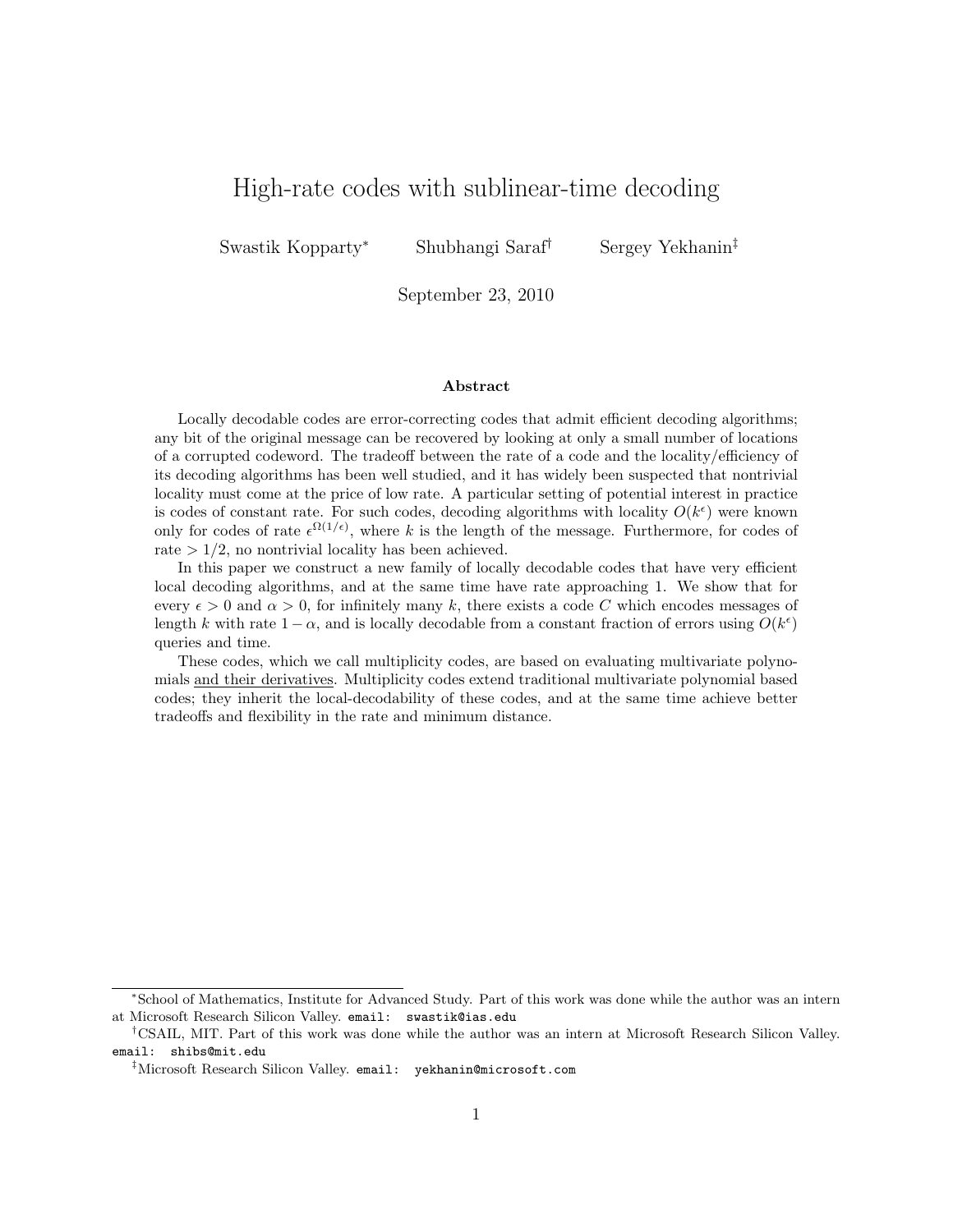# 1 Introduction

Classical error-correcting codes allow one to encode a k-bit message x into an n-bit codeword  $C(\mathbf{x})$ , in such a way that  $\bf{x}$  can still be recovered even if  $C(\bf{x})$  gets corrupted in a number of coordinates. The traditional way to recover information about **x** given access to a corrupted version of  $C(\mathbf{x})$  is to run a decoder for C, which would read and process the entire corrupted codeword, and then recover the entire original message x. Suppose that one is only interested in recovering a single bit or a few bits of x. In this case, codes with more efficient decoding schemes are possible, allowing one to read only a small number of code positions. Such codes are known as Locally Decodable Codes (LDCs). Locally decodable codes allow reconstruction of an arbitrary bit  $\mathbf{x}_i$ , by looking only at  $t \ll k$  randomly chosen coordinates of (a possibly corrupted)  $C(\mathbf{x})$ .

The main parameters of a locally decodable code that measure its utility are the codeword length  $n$  (as a function of the message length k) and the query complexity of local decoding. The length measures the amount of redundancy that is introduced into the message by the encoder. The query complexity counts the number of bits that need to be read from a (corrupted) codeword in order to recover a single bit of the message. Ideally, one would like to have both of these parameters as small as possible. One however cannot minimize the codeword length and the query complexity simultaneously; there is a trade-off. On one end of the spectrum we have LDCs with the codeword length close to the message length, decodable with somewhat large query complexity. Such codes are useful for data storage and transmission. On the other end we have LDCs where the query complexity is a small constant but the codeword length is large compared to the message length. Such codes find applications in complexity theory and cryptography. The true shape of the tradeoff between the codeword length and the query complexity of LDCs is not known. Determining it is a major open problem (see [Yek10] for a recent survey of the LDC literature).

While most prior work focuses on the low query (and even constant query) regime, in this work we will look at the other extreme and consider the setting of locally decodable codes with very low redundancy, which may be of even greater practical interest. More precisely, we will be interested in minimizing the query complexity of local decoding for codes of large rate (defined as the ratio  $k/n$ , where the code encodes k bits into n bits). For codes of rate  $> 1/2$ , it was unknown how to get any nontrivial local decoding whatsoever. For smaller rates, it was known how to construct codes (in fact, the classical Reed-Muller codes based on evaluating multivariate polynomials have this property) which admit local decoding with  $O(k^{\epsilon})$  queries and time, at the cost of reducing the rate to  $\epsilon^{\Omega(1/\epsilon)}$ . In practical applications of coding theory to data storage and transmission, the rate of encoding has always been paramount; using codes of very small rate translates into increasing the storage required or transmission time manifold, and is unacceptable for most applications.

In this paper, we introduce a new and natural family of locally decodable codes, which achieve high rates while admitting local decoding with low query complexity. These codes, which we call multiplicity codes, are based on evaluating multivariate polynomials and their derivatives. They inherit the local-decodability of the traditional multivariate polynomial codes, while achieving better tradeoffs and flexibility in the rate and minimum distance. Using multiplicity codes, we prove (see Theorem 4) that it is possible to have codes that simultaneously have (a) rate approaching 1, and (b) allow for local decoding with arbitrary polynomially-small time and query complexity.

Main Theorem (informal): For every  $\epsilon > 0, \alpha > 0$ , and for infinitely many k, there exists a code which encodes k-bit messages with rate  $1 - \alpha$ , and is locally decodable from some constant fraction of errors using  $O(k^{\epsilon})$  time and queries.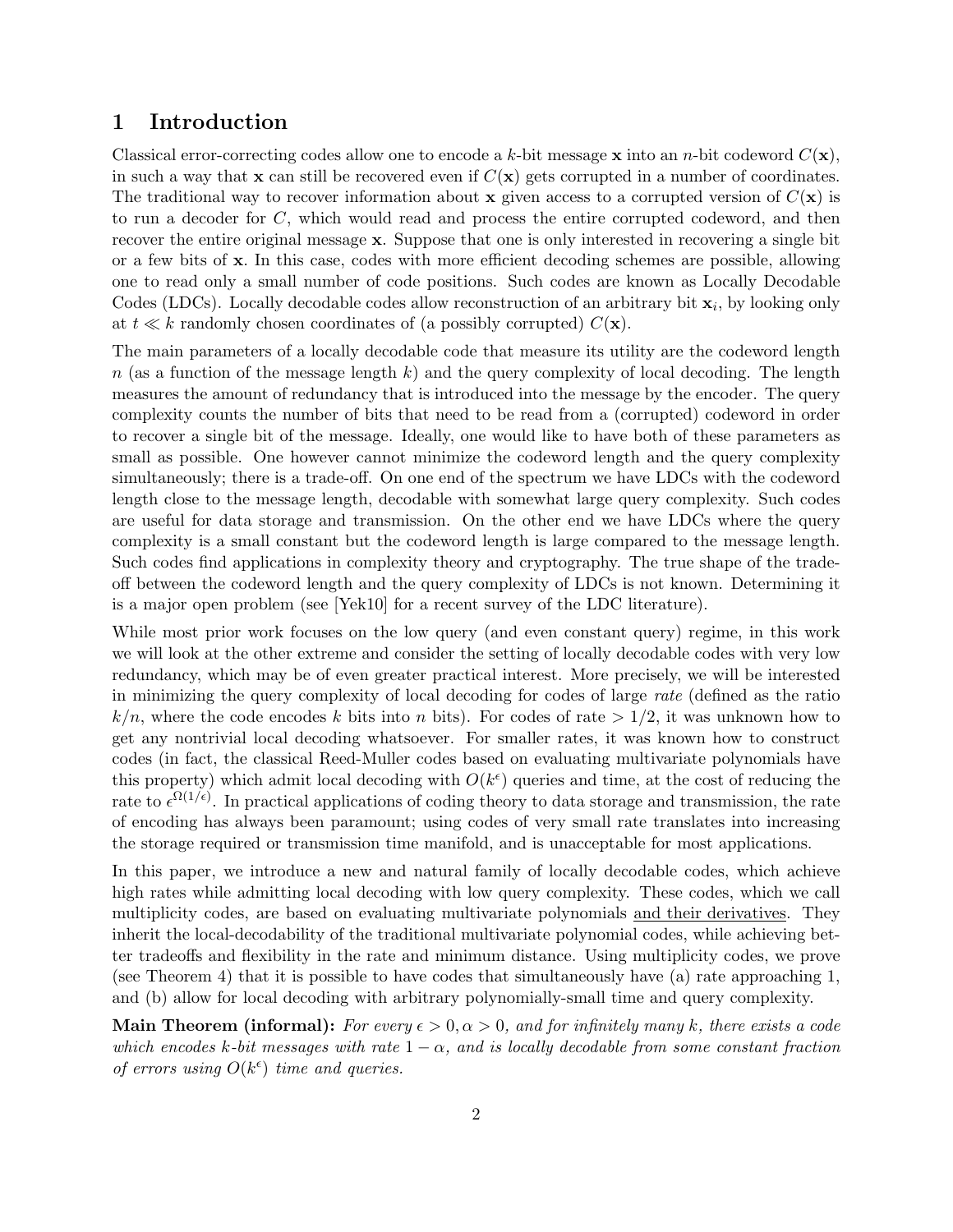### 1.1 Previous work on locally decodable codes

Locally decodable codes have been implicitly studied in coding theory for a very long time, starting with Reed's "majority-logic decoder" for binary Reed-Muller codes [Ree54]. In theoretical computer science, locally decodable codes (and in particular, locally decodable codes based on multivariate polynomials) have played an important part (again implicitly) in the Proof-Checking Revolution of the early 90s [BF90, Lip90, LFKN92, Sha92, BFLS91, BFL91, AS98, ALM+98] as well as in other fundamental results in complexity theory [BFNW93, IW97, AS03, STV99, SU05].

Locally decodable codes were first formally defined by Katz and Trevisan [KT00] (see also [STV99]). Since then, the quest for understanding locally decodable codes has generated many developments. Most of the previous work on LDCs has focussed on local decoding with a constant number of queries. For a long time, it was generally believed that for decoding with constantly many queries, a k bit message must be encoded into at least  $\exp(k^{\alpha})$  bits, for constant  $\alpha > 0$ . Recently, in a surprising sequence of works [Yek08, Rag07, Efr09, DGY10, BET10, IS10, CFL+10] this was shown to be soundly false; today we know constant query locally decodable codes which encode  $k$  bits into as few as  $\exp(\exp(\log^{\alpha}(k)))$  bits for constant  $\alpha > 0$ .

There has also been considerable work [KT00, KdW04, GKST02, WdW05, Woo07, DJK+02, Oba02] on the problem of proving lower bounds on the length of locally decodable codes. In particular, it is known [KT00] that for codes of constant rate, local decoding requires at least  $\Omega(\log k)$  queries. For codes locally decodable with  $\omega(\log k)$  queries, no nontrivial lower bound on the length on the code is known. For error-correction with  $O(k^{\epsilon})$  queries, Dvir [Dvi10] recently conjectured a lower bound on the length of some closely related objects called locally self-correctable codes. Precisely, the conjecture of [Dvi10] states that for every field F, there exist positive constants  $\alpha$  and  $\epsilon$  such that there are no linear codes over  $\mathbb F$  of length n, rate  $1 - \alpha$  and locally self-correctable with query complexity  $O(n^{\epsilon})$  from a certain sub-constant fraction of errors. Dvir [Dvi10] then showed that establishing this conjecture would yield progress on some well-known open questions in arithmetic circuit complexity.

Our results refute Dvir's conjecture over finite fields; using multiplicity codes, we show that for arbitrary  $\alpha, \epsilon > 0$ , for every finite field  $\mathbb{F}$ , for infinitely many n, there is a linear code over  $\mathbb{F}$  of length n with rate  $1 - \alpha$ , which is locally self-correctable from even a constant fraction of errors with  $O(n^{\epsilon})$  queries<sup>1</sup>.

### 1.2 Multiplicity codes

We now give a quick introduction to multiplicity codes and demonstrate the principles on which they are based.

To minimize extraneous factors and for ease of exposition, in this subsection we will deal with the problem of constructing "locally self-correctable codes" over "large alphabets", which we now define. We have a set  $\Sigma$  (the "alphabet"), and we want to construct a subset C (the "code") of  $\Sigma^n$ , of size  $|\Sigma|^k$  (we call k the "message length"), with the following local self-correction property: given

<sup>&</sup>lt;sup>1</sup>[Dvi10] contains two conjectures; which are called the "strong conjecture" and the "weak conjecture". We refute only the strong conjecture. The weak conjecture, which has weaker implications for questions related to arithmetic circuit complexity, remains open.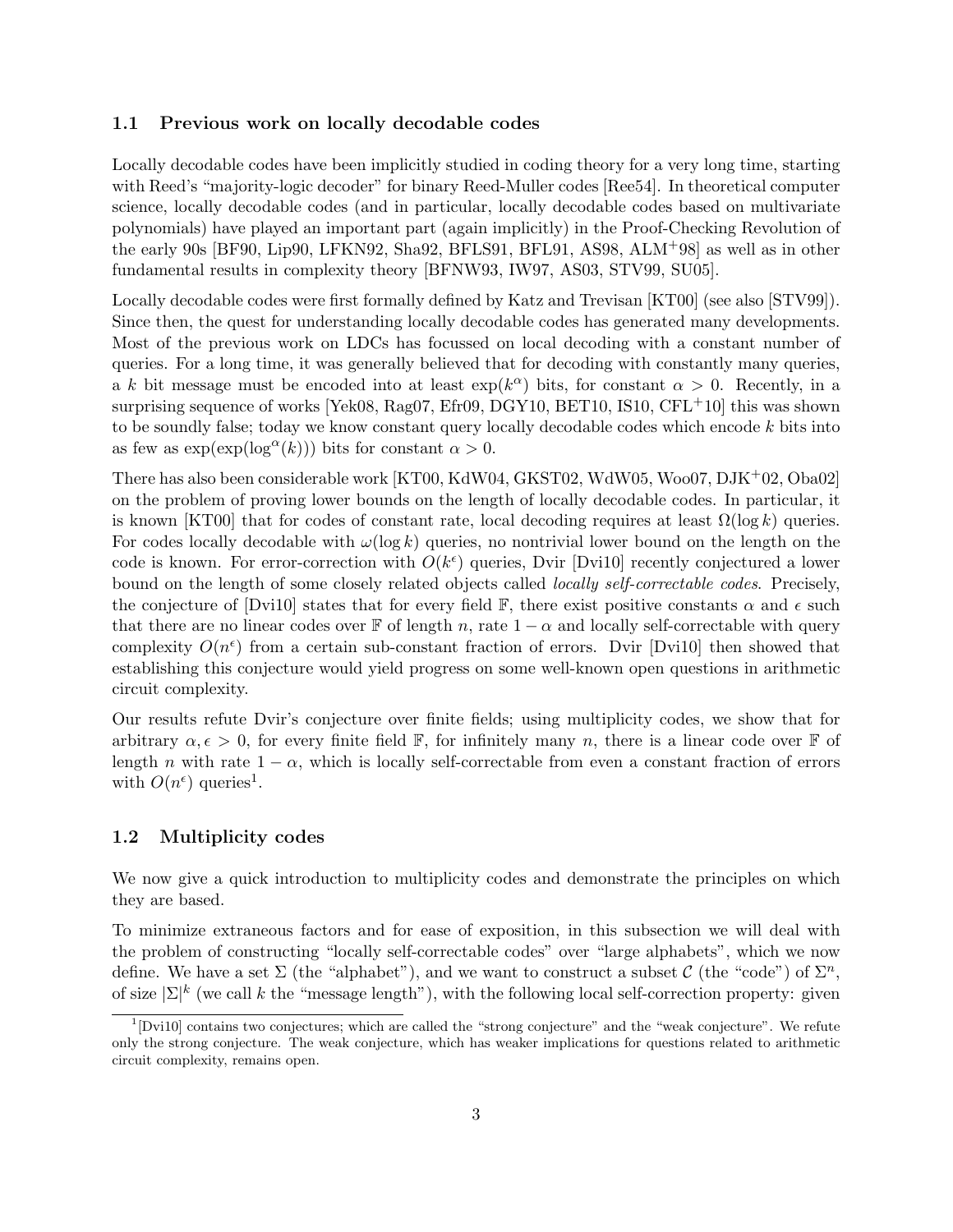access to any  $r \in \Sigma^n$  which is close to some codeword  $c \in \mathcal{C}$ , and given  $i \in [n]$ , it is possible to make few queries to the coordinates of  $r$ , and with high probability output  $c_i$ . The goal is to construct such a subset C with rate  $k/n$  large. Note that this differs from the notion of locally decodable code in that we seek to recover a coordinate of the nearby codeword  $c$ , not of the original message which encodes to c. We also do not require that  $\Sigma$  has size 2, which is what the Main Theorem mentioned earlier refers to. Translating from local self-correctability over large alphabets to local decodability over small alphabets is a standard transformation.

Our plan is as follows. We will first recall an example of the classical Reed-Muller codes based on bivariate polynomials and why it is locally self-correctable. We will then introduce the simplest example of a multiplicity code based on bivariate polynomials, which has improved rate, and see how to locally self-correct it with essentially the same query complexity. Finally, we mention how general multiplicity codes are defined and some of the ideas that go into locally self-correcting them.

**Bivariate Reed-Muller codes:** Let q be a prime power, let  $\delta > 0$  and let  $d = (1 - \delta)q$ . The Reed Muller code of degree d bivariate polynomials over  $\mathbb{F}_q$  (the finite field of cardinality q) is the code defined as follows. The coordinates of the code are indexed by elements of  $\mathbb{F}_q^2$ , and so  $n = q^2$ . The codewords are indexed by bivariate polynomials of degree at most d over  $\mathbb{F}_q$ . The codeword corresponding the polynomial  $P(X, Y)$  is the vector

$$
C(P) = \langle P(\mathbf{a}) \rangle_{\mathbf{a} \in \mathbb{F}_q^2} \in \mathbb{F}_q^{q^2}.
$$

Because two distinct polynomials of degree at most d can agree on at most  $d/q$ -fraction of the points in  $\mathbb{F}_q^2$ , this code has distance  $\delta = 1 - d/q$ . Any polynomial of degree at most d is specified by one coefficient for each of the  $\binom{d+1}{2}$  $\binom{+1}{2}$  monomials, and so the message length  $k = \binom{d+1}{2}$  $\binom{+1}{2}$ . Thus the rate of this code is  $\binom{d+1}{2}$  $\binom{+1}{2}$ / $q^2 \approx (1 - \delta)^2/2$ . Notice that this code cannot have rate more than 1/2.

Local Self-Correction of Reed-Muller codes: Given a received word  $r \in (\mathbb{F}_q)^{q^2}$  such that r is close in Hamming distance to the codeword corresponding to  $P(X, Y)$ , let us recall how the classical local self-correction algorithm works. Given a coordinate  $\mathbf{a} \in \mathbb{F}_q^2$ , we want to recover the "corrected" symbol at coordinate **a**, namely  $P(\mathbf{a})$ . The algorithm picks a random direction  $\mathbf{b} \in \mathbb{F}_q^2$ and looks at the restriction of r to coordinates in the line  $L = {\bf a} + {\bf b}t \mid t \in \mathbb{F}_q$ . With high probability over the choice of **b**, r and  $C(P)$  will agree on many positions of L. Now  $C(P)|_L$  is simply the vector consisting of evaluations of the univariate polynomial  $Q(T) = P(\mathbf{a} + \mathbf{b}T) \in \mathbb{F}_q[T]$ , which is of degree  $\leq d$ . Thus  $r|_L$  gives us q "noisy" evaluations of a polynomial  $Q(T)$  of degree  $\leq (1-\delta) \cdot q$ ; this enables us to recover  $Q(T)$ . Evaluating  $Q(T)$  at  $T=0$  gives us  $P(\mathbf{a})$ , as desired. Notice that this decoding algorithm makes q queries, which is  $O(k^{1/2})$ .

Bivariate Multiplicity Codes: We now introduce the simplest example of multiplicity codes, which already achieves a better rate than the Reed-Muller code above, while being locally selfcorrectable with only a constant factor more queries.

Let q be a prime power, let  $\delta > 0$  and let  $d = 2(1 - \delta)q$  (which is twice what it was in the Reed-Muller example). The multiplicity code of **order 2** evaluations of degree  $d$  bivariate polynomials over  $\mathbb{F}_q$  is the code defined as follows. As before, the coordinates are indexed by  $\mathbb{F}_q^2$  (so  $n = q^2$ ) and the codewords are indexed by bivariate polynomials of degree at most d over  $\mathbb{F}_q$ . However the alphabet will now be  $\mathbb{F}_q^3$ . The codeword corresponding the polynomial  $P(X,Y)$  is the vector

$$
C(P) = \langle (P(\mathbf{a}), \frac{\partial P}{\partial X}(\mathbf{a}), \frac{\partial P}{\partial Y}(\mathbf{a})) \rangle_{\mathbf{a} \in \mathbb{F}_q^2} \in (\mathbb{F}_q^3)^{q^2}.
$$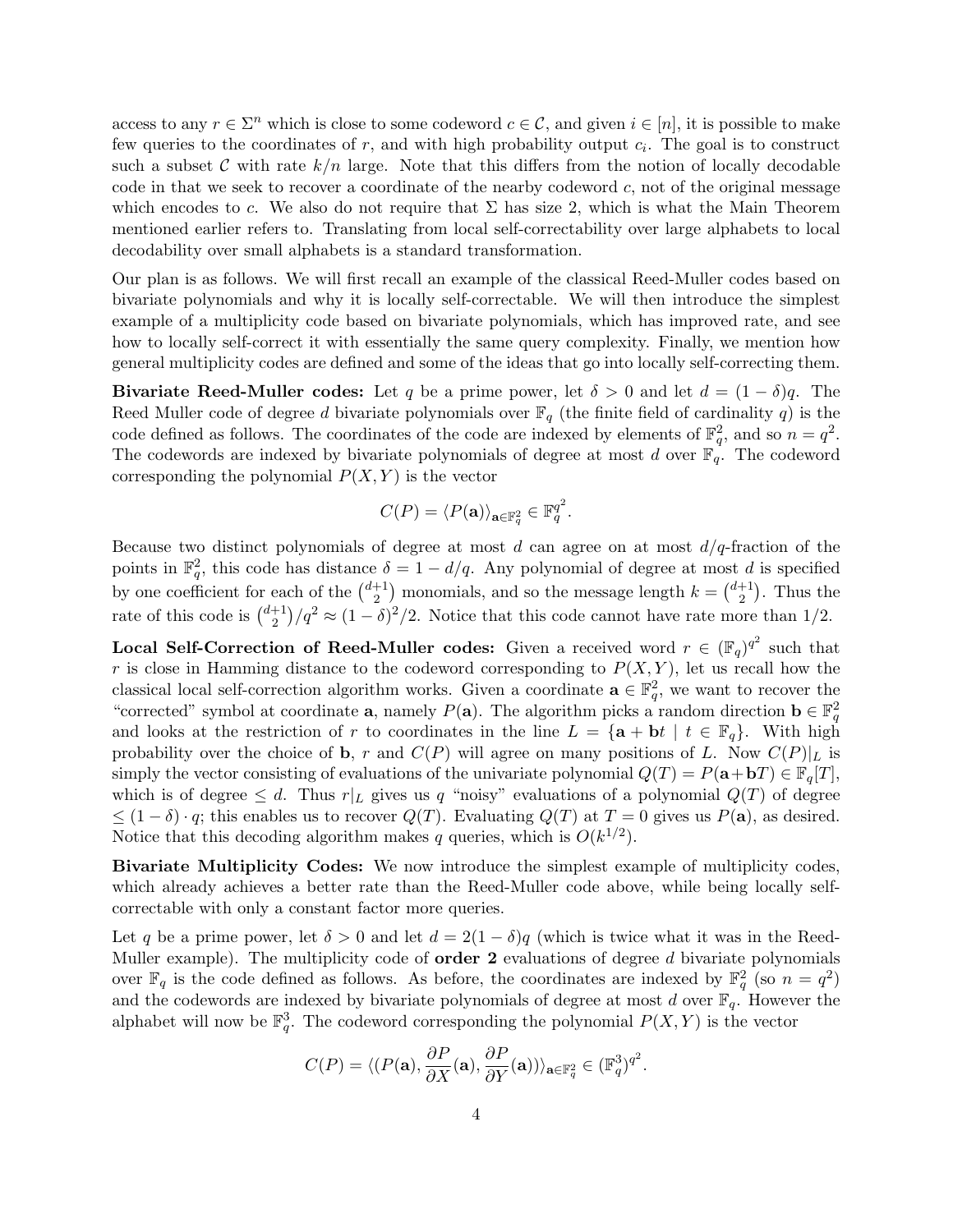In words, the **a** coordinate consists of the evaluation of P and its partial derivatives  $\frac{\partial P}{\partial X}$  and  $\frac{\partial P}{\partial Y}$  at a. Because two distinct polynomials of degree at most  $d$  can agree with multiplicity 2 on at most  $d/2q$ -fraction of the points in  $\mathbb{F}_q^2$ , this code has distance  $\delta = 1 - d/2q$ . Since the alphabet size is now  $q^3$ , the message length k equals the number of  $q^3$ -ary symbols required to specify a polynomial of degree at most d; this is clearly  $\binom{d+1}{2}$  $\binom{+1}{2}$ /3. Thus the rate of this code is  $\binom{d+1}{2}$  $\binom{+1}{2}/3/\sqrt{q^2} \approx 2(1-\delta)^2/3.$ 

Summarizing the differences between this multiplicity code with the Reed-Muller code described earlier: (a) instead of polynomials of degree  $(1 - \delta)q$ , we consider polynomials of degree twice that, (b) instead of evaluating the polynomials, we take their "order-2" evaluation. This yields a code with the same distance, while the rate improved from  $\langle 1/2 \rangle$  to nearly  $\langle 2/3 \rangle$ .

Local Self-Correction of Multiplicity codes: Given a received word  $r \in (\mathbb{F}_q^3)^{q^2}$  such that r is close in Hamming distance to the codeword corresponding to  $P(X, Y)$ , we will show how to locally self-correct. Given a point  $\mathbf{a} \in \mathbb{F}_q^2$ , we want to recover the "corrected" symbol at coordinate  $\mathbf{a}$ , namely  $(P(\mathbf{a}), \frac{\partial P}{\partial X}(\mathbf{a}), \frac{\partial P}{\partial Y}(\mathbf{a}))$ . Again, the algorithm picks a random direction  $\mathbf{b} = (b_1, b_2) \in \mathbb{F}_q^2$  and looks at the restriction of r to coordinates in the line  $L = {\bf a} + {\bf b}t \mid t \in \mathbb{F}_q$ . With high probability over the choice of **b**, we will have that  $r|_L$  and  $C(P)|_L$  agree in many locations. Our intermediate goal will be to recover the univariate polynomial<sup>2</sup>  $Q(T) = P(\mathbf{a} + \mathbf{b}T)$ . The important observation is that for every  $t \in \mathbb{F}_q$ , the  $\mathbf{a} + \mathbf{b}t$  coordinate of  $C(P)$  completely determines both the value and the 1st derivative of the univariate polynomial  $Q(T)$  at the point t; indeed, by the chain rule we have:

$$
(Q(t), \frac{\partial Q}{\partial T}(t)) = (P(\mathbf{a} + \mathbf{b}t), b_1 \frac{\partial P}{\partial X}(\mathbf{a} + \mathbf{b}t) + b_2 \frac{\partial P}{\partial Y}(\mathbf{a} + \mathbf{b}t)).
$$

Thus our knowledge of  $r|_L$  gives us access to q "noisy" evaluations of the polynomial  $Q(T)$  and its derivative  $\frac{\partial Q}{\partial T}(T)$ , where  $Q(T)$  is of degree  $\leq 2(1-\delta)q$ . It turns out that this is enough to recover the polynomial  $Q(T)$ . Evaluating  $Q(T)$  at  $T = 0$  gives us  $P(\mathbf{a})$ . Evaluating the derivative  $\frac{\partial Q}{\partial T}(T)$  at  $T =$ 0 gives us the directional derivative of P at **a** in the direction **b** (which equals  $b_1 \frac{\partial P}{\partial X}(\mathbf{a}) + b_2 \frac{\partial P}{\partial Y}(\mathbf{a})$ ). We have clearly progressed towards our goal of computing the tuple  $(P(\mathbf{a}), \frac{\partial P}{\partial X}(\mathbf{a}), \frac{\partial P}{\partial Y}(\mathbf{a}))$ , but we are not yet there. The final observation is that if we pick another direction  $\mathbf{b}'$ , and repeat the above process to recover the directional derivative of  $P$  at  $\bf{a}$  in direction  $\bf{b}'$ , then the two directional derivatives of P at **a** in directions **b**, **b'** together suffice to recover  $\frac{\partial P}{\partial X}(\mathbf{a})$  and  $\frac{\partial P}{\partial Y}(\mathbf{a})$ , as desired. This algorithm makes 2q queries, which is  $O(k^{1/2})$ .

General Multiplicity codes: The basic example of a multiplicity code above already achieves rate  $R > 1/2$  while allowing local decoding with sublinear query complexity (which was not known before). To get codes of rate approaching 1, we modify the above example by considering evaluations of all derivatives of  $P$  up to an even higher order. In order to locally recover the higher-order derivatives of  $P$  at a point  $a$ , the decoding algorithm will pick many random lines passing through a, try to recover the restriction of  $P$  to those lines, and combine all these recovered univariate polynomials in a certain way. To reduce the query complexity to  $O(k^{\epsilon})$  for small  $\epsilon$ , we modify the above example by considering multivariate polynomials in a larger number of variables  $m$ . The local decoding algorithm for this case, in order to locally recover at a point  $\mathbf{a} \in \mathbb{F}_q^m$ , decodes by picking random lines passing through a; the reduced query complexity occurs because lines (with only q points) are now much smaller relative to a higher dimensional space  $\mathbb{F}_q^m$ . Increasing both the

<sup>&</sup>lt;sup>2</sup>Unlike in the Reed-Muller case, here there is a distinction between recovering  $Q(T)$  and recovering  $C(P)|_L$ . It turns out that recovering  $C(P)|_L$  given only  $r|_L$  is impossible.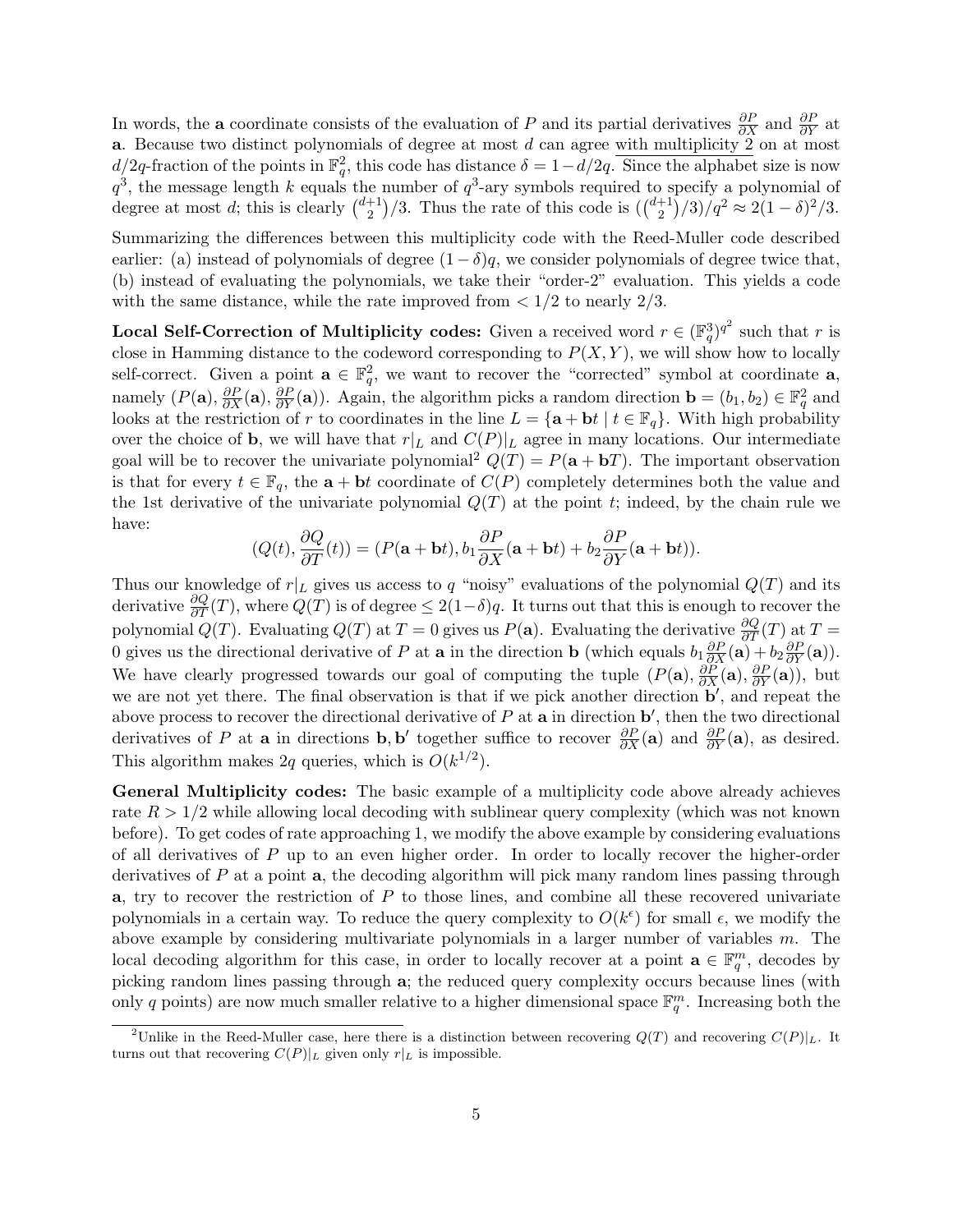maximum order of derivative taken and the number of variables simultaneously yields multiplicity codes with the desired rate and local decodability.

In Section 4, we present our local self-correction algorithm, which implements the plan outlined above, along with an extra "robustification" so that the fraction of errors which can be recovered from is a constant fraction of the distance of the code. We also show how the algorithm can be made to run in sublinear time (almost as small as the query complexity).

Applications of derivatives and multiplicities: The notions of derivative and multiplicity have played an important role in several prior works in coding theory and theoretical computer science. The "method of multiplicities" is a powerful combinatorial/algorithmic technique which has been developed and used in a number of contexts in recent years [GS99, PV05, GR08, SS08, DKSS09]. It is a method for analyzing subsets of  $\mathbb{F}_q^m$  by interpolating a polynomial that vanishes at each point of that subset with high multiplicity; this often yields a strengthening of the "polynomial method", which would analyze such a subset by interpolating a polynomial that simply vanishes at each point of that subset. Xing [Xin03] considers the space of differentials on an algebraic curve to prove the existence of error-correcting codes above the Tsfasman-Vladut-Zink bound. Woodruff and Yekhanin [WY05] use evaluations of polynomials and their derivatives to construct private information retrieval schemes with improved communication complexity. Multiplicity codes add to this body of work, which follows the general theme that wherever polynomials and their zeroes are useful, also considering their derivatives and high-multiplicity zeroes can be even more useful<sup>3</sup>.

Organization of this paper: In the next section, we state our main theorems on the existence of locally decodable/self-correctable codes. In Section 3, we formally define multiplicity codes, calculate their rate and distance, state the theorem implying their local decodability, and show how they imply the main theorems from the previous section. In Section 4 we give our local self-correction algorithms for multiplicity codes. Section 5 contains some concluding remarks.

## 2 Main results on the existence of locally decodable codes

In this section, we state our main results on the existence of locally decodable codes with rate approaching 1. We begin with some standard definitions.

For a set  $\Sigma$  and two vectors  $c, c' \in \Sigma<sup>n</sup>$ , we define their relative Hamming distance  $\Delta(c, c')$  to be the fraction of coordinates where they differ:  $\Delta(c, c') = \Pr_{i \in [n]}[c_i \neq c'_i].$ 

An error-correcting code of length n over the alphabet  $\Sigma$  is a subset  $\mathcal{C} \subseteq \Sigma^n$ . The rate of  $\mathcal{C}$  is the defined to be  $\frac{\log |\mathcal{C}|}{n \log |\mathcal{D}|}$ . The (minimum) distance of C is defined to be the largest  $\delta > 0$  such that for every distinct  $c_1, c_2 \in \mathcal{C}$ , we have  $\Delta(c_1, c_2) \geq \delta$ .

For q a prime power, let  $\mathbb{F}_q$  denote the finite field on q elements. If  $\Sigma = \mathbb{F}_q$ , then a code C over the alphabet  $\Sigma$  is called a *linear* code if C is a  $\mathbb{F}_q$ -linear subspace of  $\Sigma^n$ .

We now define locally self-correctable codes and locally decodable codes. For an algorithm A and a string r, we will use  $A<sup>r</sup>$  to represent the situation where A is given query access to r.

<sup>3</sup> Some restrictions apply.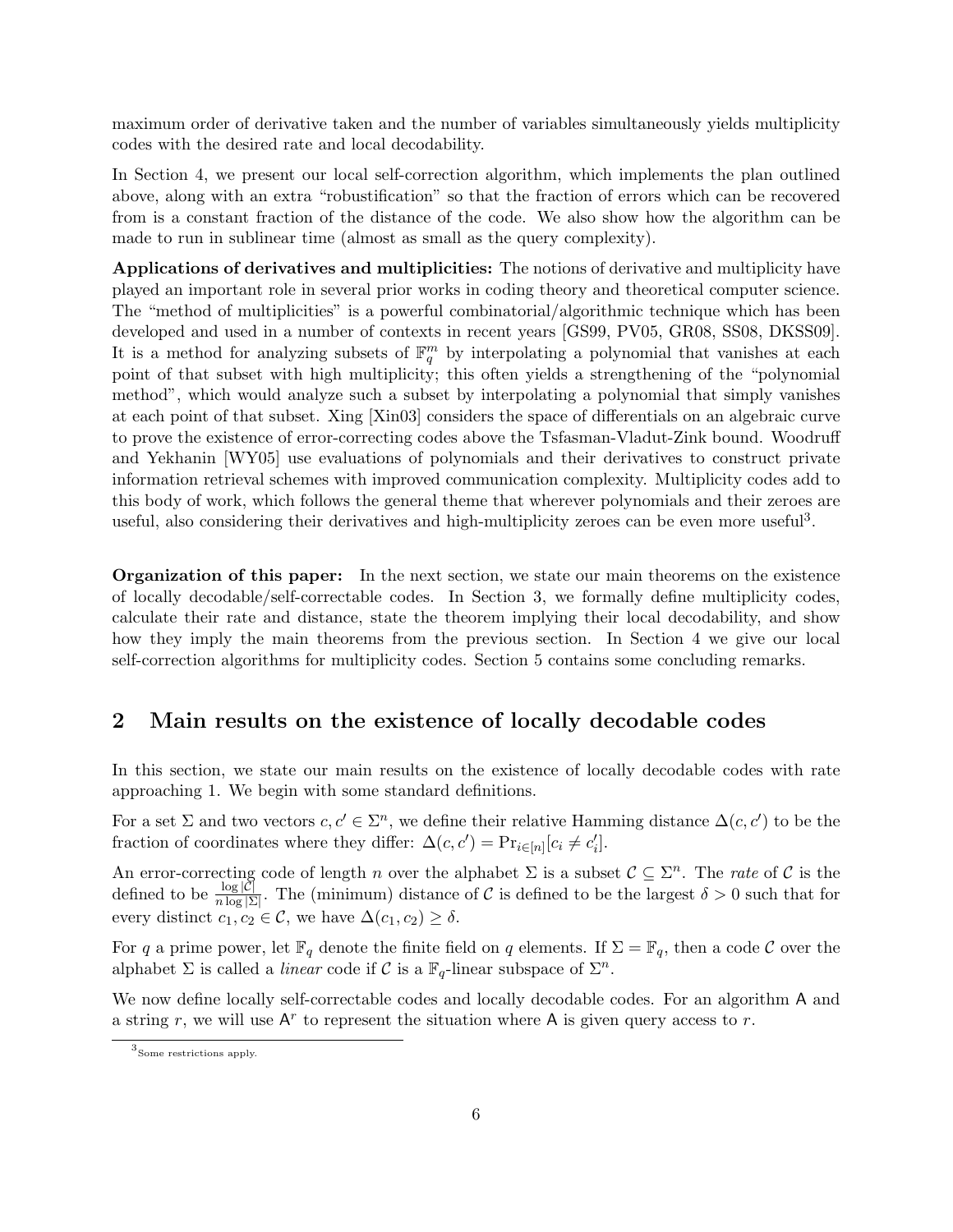**Definition 1 (Locally Self-correctable Code)** A code  $\mathcal{C} \subseteq \Sigma^n$  is said to be locally self-correctable from δ'-fraction errors with t queries if there is a randomized algorithm A, such that:

• Self-correction: Whenever  $c \in \mathcal{C}$  and  $r \in \Sigma^n$  are such that  $\Delta(r, c) < \delta'$ , then for each  $i \in [n],$ 

$$
\Pr[\mathsf{A}^r(i) = c_i] \ge 2/3.
$$

• Query complexity  $t: A<sup>r</sup>(i)$  always makes at most  $t$  queries to  $r$ .

**Definition 2 (Locally Decodable Code)** Let  $\mathcal{C} \subseteq \Sigma^n$  be a code with  $|\mathcal{C}| = |\Sigma|^k$ . Let  $E : \Sigma^k \to \mathcal{C}$ be a bijection (we refer to E as the encoding map for C; note that  $k/n$  equals the rate of the code C). We say that  $(C, E)$  is locally decodable from  $\delta'$ -fraction errors with t queries if there is a randomized algorithm A, such that:

• Decoding: Whenever  $x \in \Sigma^k$  and  $r \in \Sigma^n$  are such that  $\Delta(r, E(x)) < \delta'$ , then for each  $i \in [k]$ ,

 $Pr[A^{r}(i) = x_i] \ge 2/3.$ 

• Query complexity  $t: A<sup>r</sup>(i)$  always makes at most  $t$  queries to  $r$ .

Suppose  $\Sigma = \mathbb{F}_q$ , and that C is a linear code over  $\Sigma$ . By simple linear algebra, it follows that there is an encoding function E such that for each  $x \in \Sigma^k$  and each  $i \in [k]$  there is a  $j \in [n]$ , such that  $E(x)$  =  $x_i$ . This implies that if C is locally self-correctable (from some fraction of errors with some query complexity), then  $(C, E)$  is locally decodable (from the same fraction of errors and with the same query complexity). This will allow us to focus on constructing linear codes which are locally self-correctable.

We now state the two main theorems, which assert the existence of locally self-correctable codes with improved rate and query complexity. The first theorem, which does this over a large alphabet (and does not give a linear code), will be a direct consequence of what we show about multiplicity codes in the next section.

Theorem 3 (Locally self-correctable codes over large alphabets) For every  $0 < \epsilon, \alpha < 1$ , for infinitely many n, there is a code C over an alphabet  $\Sigma$ , with  $|\Sigma| \le n^{O(1)}$ , such that C has length n, rate at least  $1 - \alpha$ , distance  $\delta \geq \epsilon \alpha/2$ , and is locally self-correctable from  $\delta/10$ -fraction errors with  $O(n^{\epsilon})$  queries.

The next theorem is the analogue of Theorem 3 for small alphabets (and gives linear codes). These codes are obtained by simply concatenating multiplicity codes with suitable good linear codes over the small alphabet. In particular, this shows the existence of locally decodable codes with similar parameters.

Theorem 4 (Locally self-correctable codes over small alphabets) Let p be a prime power. For every  $\epsilon, \alpha > 0$ , there exists  $\delta > 0$ , such that for infinitely many n, there is a linear code C over the alphabet  $\Sigma = \mathbb{F}_p$ , such that C has length n, rate at least  $1 - \alpha$ , distance at least  $\delta$ , and is locally self-correctable from  $\delta/20$ -fraction errors with  $O(n^{\epsilon})$  queries.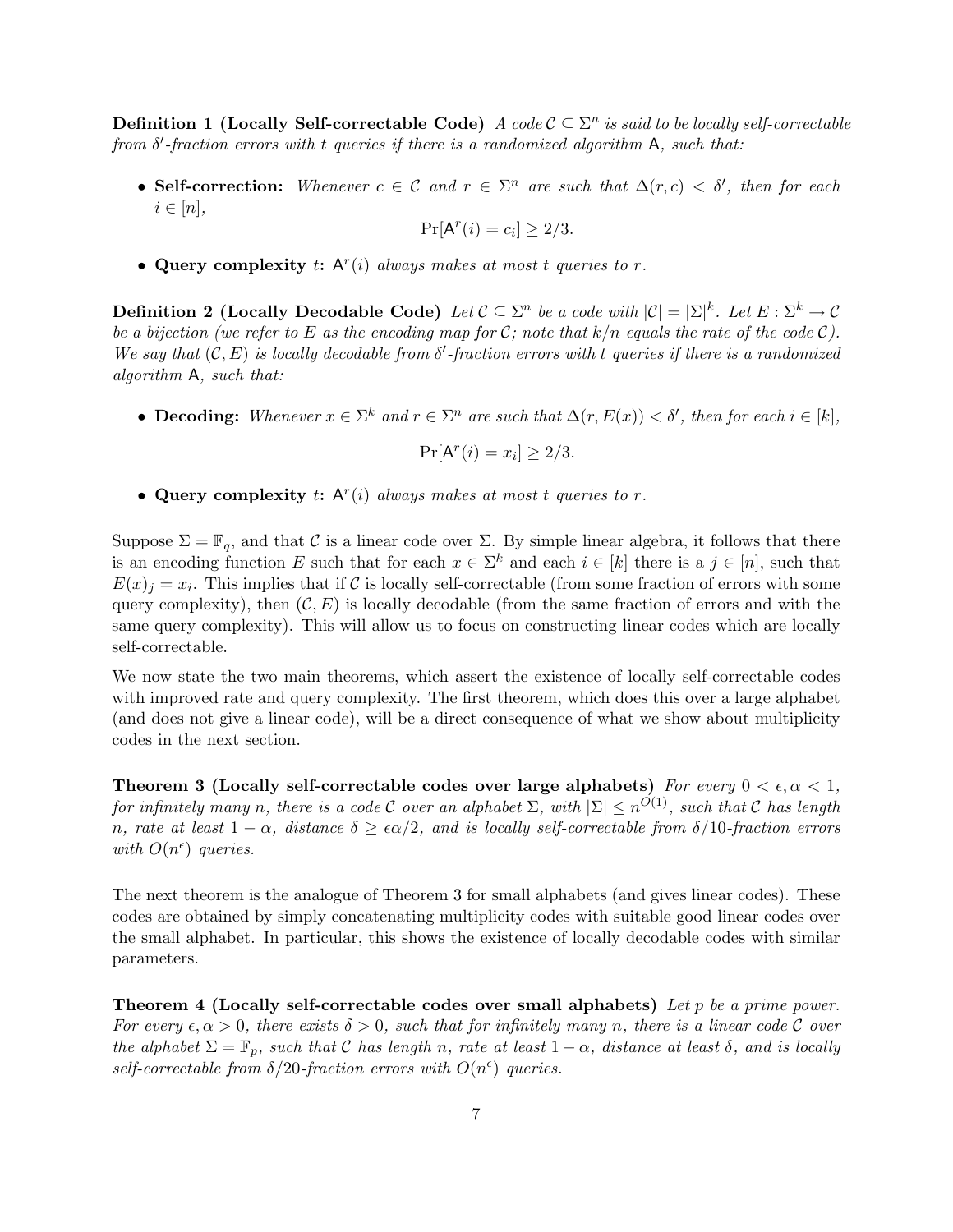Remark The codes in both the above theorems are efficiently constructible. Furthermore, both the local self-correction algorithms can be made to run in time  $O(n^{2\epsilon})$ .

The proofs of the theorems above appear in Section 3.3.

# 3 Multiplicity codes

In this section we formally define multiplicity codes, calculate their rate and distance, and state the main theorem implying their decodability. We then show how multiplicity codes imply the main theorems of the previous section.

First, we recall some preliminaries on derivatives and multiplicities. We will define our codes using the Hasse derivative, which is a variant of the usual notion of derivative of a polynomial, and is more suitable for use in fields of small characteristic.

### 3.1 Derivatives and multiplicities

We start with some notation. We use [n] to denote the set  $\{1, \ldots, n\}$ . For a vector  $\mathbf{i} = \langle i_1, \ldots, i_n \rangle$ of non-negative integers, its *weight*, denoted wt(i), equals  $\sum_{j=1}^{n} i_j$ .

For a field  $\mathbb{F}$ , let  $\mathbb{F}[X_1,\ldots,X_m] = \mathbb{F}[\mathbf{X}]$  be the ring of polynomials in the variables  $X_1,\ldots,X_m$  with coefficients in F.

For a vector of non-negative integers  $\mathbf{i} = \langle i_1, \ldots, i_n \rangle$ , let  $\mathbf{X}^{\mathbf{i}}$  denote the monomial  $\prod_{j=1}^n X_j^{i_j} \in \mathbb{F}[\mathbf{X}]$ . Note that the (total) degree of this monomial equals  $wt(i)$ .

**Definition 5 ((Hasse) Derivative)** For  $P(X) \in \mathbb{F}[X]$  and non-negative vector i, the ith (Hasse) derivative of P, denoted  $P^{(i)}(\mathbf{X})$ , is the coefficient of  $\mathbf{Z}^i$  in the polynomial  $\tilde{P}(\mathbf{X},\mathbf{Z}) \stackrel{\text{def}}{=} P(\mathbf{X} + \mathbf{Z}) \in$  $F[X, Z]$ .

Thus,

$$
P(\mathbf{X} + \mathbf{Z}) = \sum_{\mathbf{i}} P^{(\mathbf{i})}(\mathbf{X}) \mathbf{Z}^{\mathbf{i}}.
$$
 (1)

Observe that for all  $P, Q \in \mathbb{F}[X]$ , and  $\lambda \in \mathbb{F}$ ,

$$
(\lambda P)^{(i)}(\mathbf{X}) = \lambda P^{(i)}(\mathbf{X})
$$
 and  $P^{(i)}(\mathbf{X}) + Q^{(i)}(\mathbf{X}) = (P + Q)^{(i)}(\mathbf{X}).$  (2)

We are now ready to define the notion of the (zero-)multiplicity of a polynomial at any given point.

**Definition 6 (Multiplicity)** For  $P(X) \in \mathbb{F}[X]$  and  $\mathbf{a} \in \mathbb{F}^n$ , the multiplicity of P at  $\mathbf{a} \in \mathbb{F}^n$ , denoted mult(P, a), is the largest integer M such that for every non-negative vector i with wt(i)  $\lt$ M, we have  $P^{(i)}(a) = 0$  (if M may be taken arbitrarily large, we set mult $(P, a) = \infty$ ).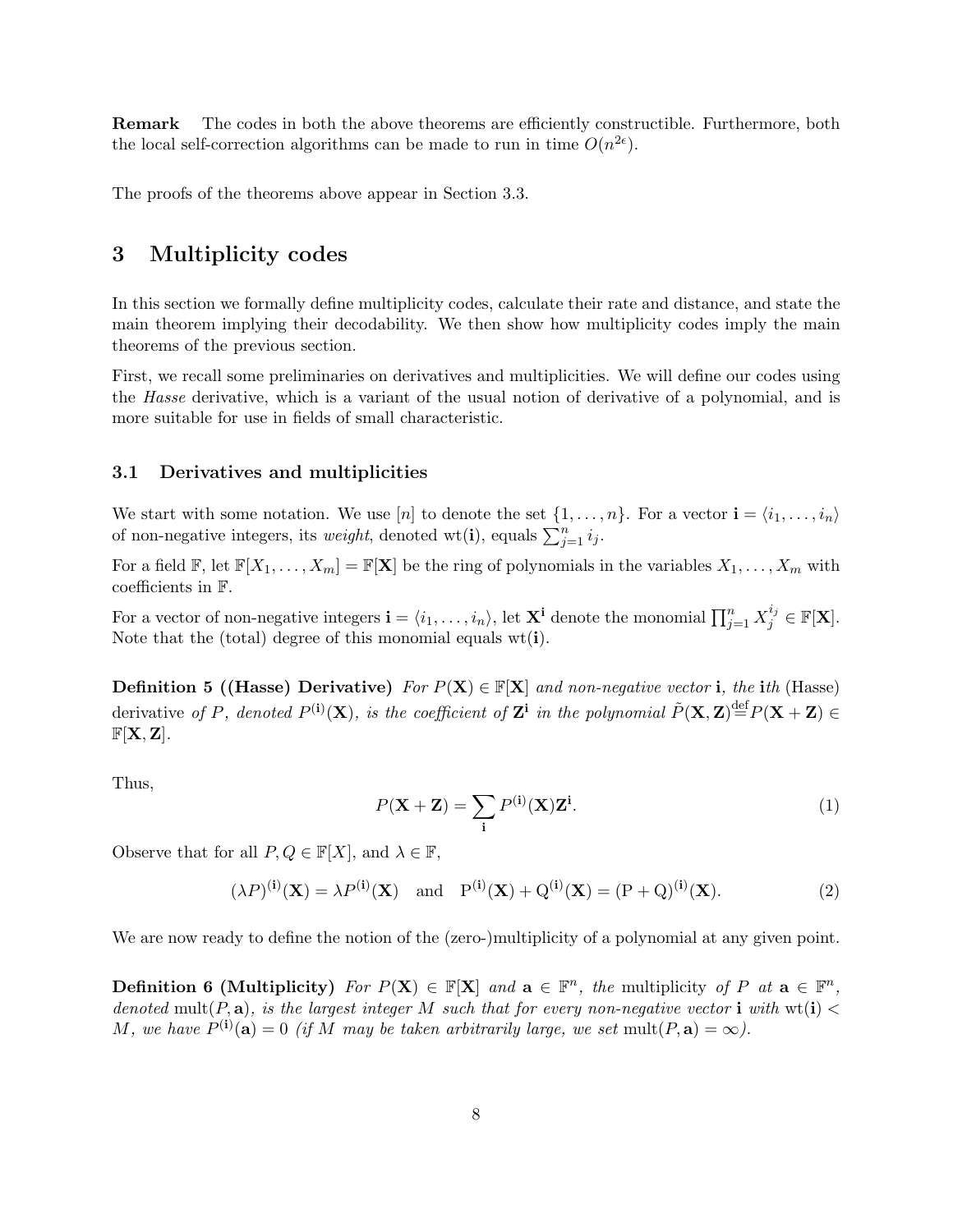Note that  $mult(P, a) \geq 0$  for every a.

The main technical fact we will need about derivatives and multiplicities is a bound on the number of points that a low-degree polynomial can vanish on with high multiplicity. We state this lemma below. For an elementary proof in our notation, see [DKSS09].

**Lemma 7** Let  $P \in \mathbb{F}[\mathbf{X}]$  be a nonzero polynomial of total degree at most d. Then for any finite  $S \subseteq \mathbb{F}$ ,

$$
\sum_{\mathbf{a}\in S^n} \text{mult}(P,\mathbf{a}) \leq d\cdot |S|^{n-1}.
$$

In particular, for any integer  $s > 0$ ,

$$
\Pr_{\mathbf{a}\in S^n}[\text{mult}(P,\mathbf{a})\geq s] \leq \frac{d}{s|S|}.
$$

### 3.2 The definition of multiplicity codes

We now come to the definition of multiplicity codes.

**Definition 8 (Multiplicity code)** Let  $s, d, m$  be nonnegative integers and let q be a prime power. Let  $\Sigma = \mathbb{F}_q^{(m+s-1)} = \mathbb{F}_q^{\{\text{i}:wt(i). For  $P(X_1,\ldots,X_m) \in \mathbb{F}_q[X_1,\ldots,X_m]$  and  $\mathbf{a} \in \mathbb{F}_q^m$ , we define the$ order s evaluation of P at **a**, denoted  $P^{(*s*)}(a)$ , to be the vector  $\langle P^{(i)}(a) \rangle_{\text{wt}(i) < s} \in \Sigma$ .

We define the multiplicity code of order s evaluations of degree d polynomials in m variables over  $\mathbb{F}_q$ as follows. The code is over the alphabet  $\Sigma$ , and has length  $q^m$  (where the coordinates are indexed by elements of  $\mathbb{F}_q^m$ ). For each polynomial  $P(\mathbf{X}) \in \mathbb{F}_q[X_1,\ldots,X_m]$  with  $\deg(P) \leq d$ , there is a codeword in C given by:

$$
\mathrm{Enc}_{s,d,m,q}(P) = \langle P^{(
$$

In the next lemma, we calculate the rate and distance of multiplicity codes. The striking feature of the behavior here is that if we keep the distance  $\delta$  fixed and let the multiplicity parameter s grow, the rate of these codes improves (and approaches  $(1 - \delta)^m$ ).

**Lemma 9 (Rate and distance of multiplicity codes)** Let C be the multiplicity code of order s evaluations of degree d polynomials in m variables over  $\mathbb{F}_q$ . Then C has distance  $\delta = 1 - \frac{d}{sd}$  $\frac{d}{sq}$  and

rate  $\frac{\binom{d+m}{m}}{\binom{s+m-1}{m}}$  $\frac{\binom{m}{m}}{\binom{s+m-1}{m}q^m}$ , which is at least

$$
\left(\frac{s}{m+s}\right)^m \cdot \left(\frac{d}{sq}\right)^m \ge \left(1 - \frac{m^2}{s}\right) \left(1 - \delta\right)^m.
$$

**Proof** The alphabet size equals  $q^{m+s-1}$ . The block-length equals  $q^m$ .

To calculate the distance, consider any two codewords  $c_1 = \text{Enc}_{s,d,m,q}(P_1), c_2 = \text{Enc}_{s,d,m,q}(P_2),$ where  $P_1 \neq P_2$ . For any coordinate  $\mathbf{a} \in \mathbb{F}_q^m$  where the codewords  $c_1, c_2$  agree (i.e.,  $(c_1)_{\mathbf{a}} = (c_2)_{\mathbf{a}}$ ),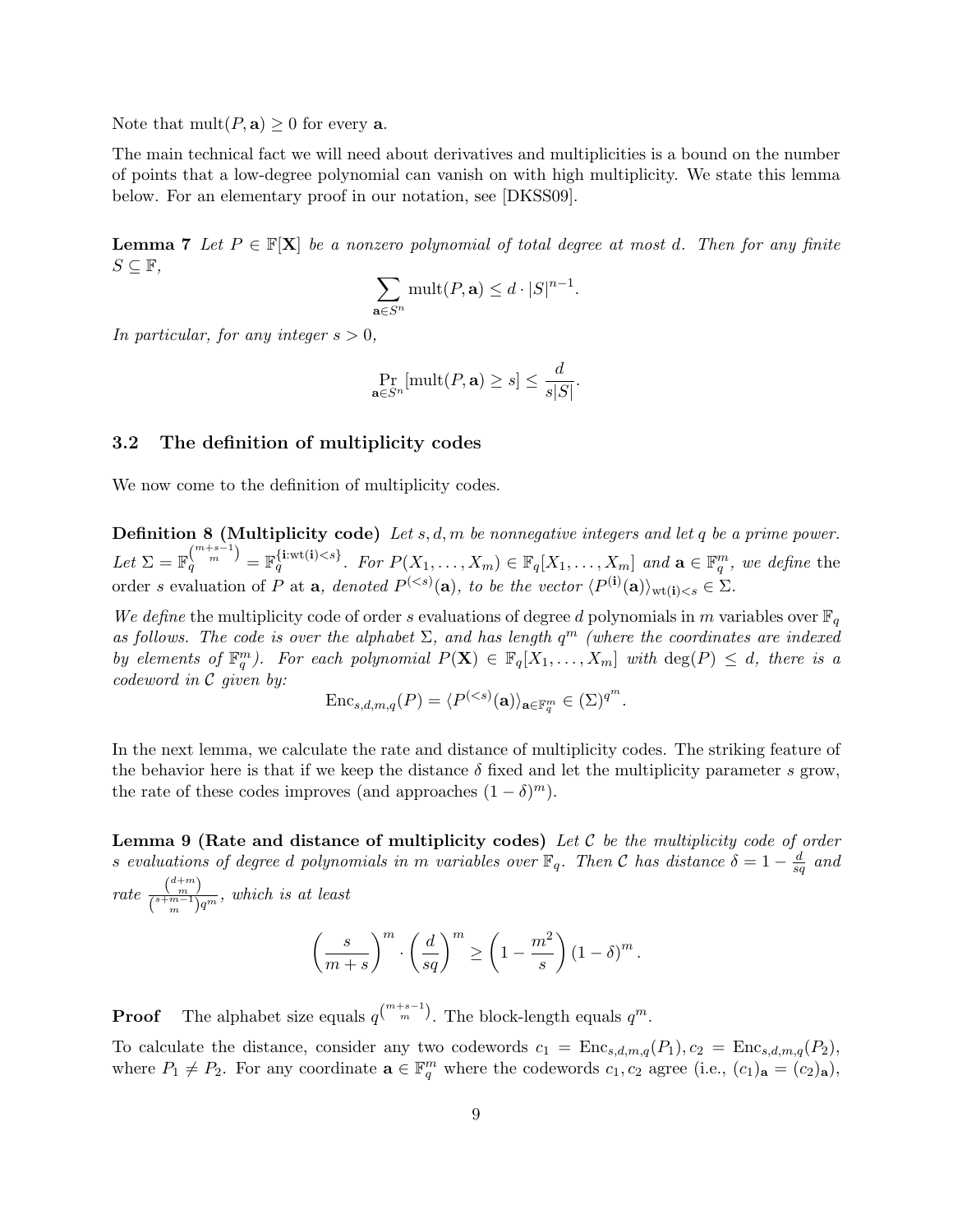we have that  $P_1^{(< s)}$  $P_1^{($  $2^{O(< s)}$ (a). Thus for any such a, we have  $(P_1 - P_2)^{(i)}(a) = 0$  for each i with wt(i) < s, and hence mult $(P_1 - P_2, \mathbf{a}) \geq s$ . From the bound on the number of high-multiplicity zeroes of multivariate polynomials, Lemma 7, the fraction of  $\mathbf{a} \in \mathbb{F}_q^m$  on which this can happen is at most  $\frac{d}{sq}$ . The minimum distance  $\delta$  of the multiplicity code is therefore at least  $\delta = 1 - \frac{d}{sq}$ .  $\frac{d}{sq}.$ 

A codeword is specified by giving coefficients to each of the monomials of degree at most d. Thus the number of codewords equals  $q^{\binom{d+m}{m}}$ . Thus the rate equals

$$
\frac{\binom{d+m}{m}}{\binom{s+m-1}{m}q^m} = \frac{\prod_{j=0}^{m-1} (d+m-j)}{\prod_{j=1}^m \left( (s+m-j)q \right)} \ge \left( \frac{1}{1+\frac{m}{s}} \right)^m \left( \frac{d}{sq} \right)^m \ge \left( 1 - \frac{m^2}{s} \right) (1-\delta)^m.
$$

The next theorem, which will be the focus of the rest of this paper, shows that multiplicity codes are locally self-correctable.

**Theorem 10 (Multiplicity codes are locally self-correctable)** Let  $\mathcal{C}$  be the multiplicity code of order s evaluations of degree d polynomials in m variables over  $\mathbb{F}_q$ . Let  $\delta = 1 - d/sq$  be the distance of C. Suppose  $q \ge \max\{10m, \frac{d+6}{s}, 5(s+1)\}\$ . Then C is locally self-correctable from  $\frac{\delta}{10}$ fraction errors with  $O(s)^m \cdot q$ -queries.

The proof of this theorem appears in Section 4.2. In Section 4.3, we will show that the local self-corrector can also be made to run very efficiently, in time  $O(s)^m \cdot q^{O(1)}$ .

Multiplicity codes can also be locally decoded with a factor  $\exp(m + s)$ -increase in the query complexity, for a suitable choice of encoding function (even though multiplicity codes are not linear). We omit the details.

### 3.3 Proof of the main theorems

П

We now show how to instantiate multiplicity codes to prove our main theorems on the existence of locally self-correctable codes with improved rate and query-complexity (assuming Theorem 10).

**Proof of Theorem 3:** Recall that we are trying to construct, for ever  $0 < \epsilon, \alpha < 0$ , for infinitely many n, a code over an alphabet of size  $n^{O(1)}$ , with block-length n, rate  $\geq 1-\alpha$ , distance  $\delta \geq \epsilon \alpha/2$ , and locally self-correctable with  $O(n^{\epsilon})$  queries from  $\delta/10$ -fraction errors.

Pick  $m = \lfloor 1/\epsilon \rfloor$ . For every large enough prime power q, we will construct such a code with  $n = q^m$ . Pick s so that

$$
1 - \frac{m^2}{s} > \frac{1 - \alpha}{(1 - \delta)^m},
$$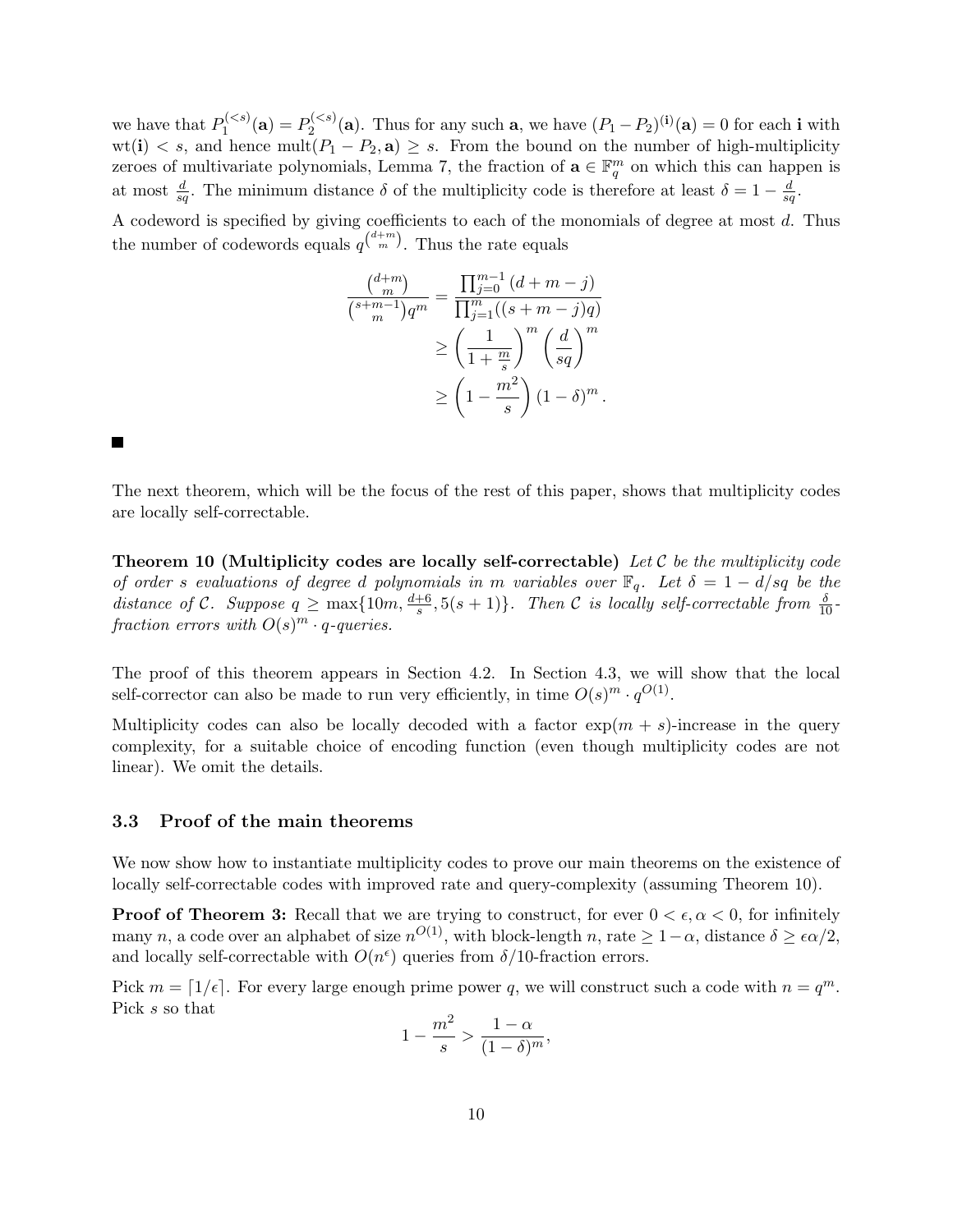(this can be done with  $s = O(m^2)$ ). Observe that m and s are constants. Let  $d = (1 - \delta) \cdot s \cdot q$ . Observe that for all  $\alpha, \epsilon, 1 - \alpha < (1 - \epsilon \alpha/2)^{2/\epsilon} < (1 - \epsilon \alpha/2)^{\lceil 1/\epsilon \rceil}$ , and hence  $1 - \alpha < (1 - \delta)^m$ .

Let C be the multiplicity code of order s evaluations of degree d polynomials in m variables over  $\mathbb{F}_q$ . Observe that C has block-length n and is over an alphabet of size  $q^{m+s-1 \choose m} = n^{O(1)}$ . By Lemma 9, C has distance  $\delta$  and rate at least  $(1 - \frac{m^2}{s})$  $\frac{n^2}{s}$ ) ·  $(1 - \delta)^m > 1 - \alpha$ . By Theorem 10,  $\mathcal{C}$  can be locally self-corrected from  $\delta/10$ -fraction errors using  $O(n^{1/m}) = O(n^{\epsilon})$  queries. This completes the proof of Theorem 3.  $\blacksquare$ 

Finally, we complete the proof of Theorem 4, by concatenating suitable multiplicity codes with good linear codes over small alphabets.

**Proof of Theorem 4:** Set  $\alpha_1 = \alpha/2$  and  $\epsilon_1 = \epsilon/2$ . As in the proof of Theorem 3, there are constants  $m$  and  $s$  such that for every prime power  $q$ , there is a multiplicity code with length  $n_1 = q^m$ , rate  $1 - \alpha_1$ , distance  $\delta_1 \ge \epsilon_1 \alpha_1/2$ , over an alphabet  $\Sigma_1$  of size  $q^{\binom{m+s-1}{m}}$ , and locally selfcorrectable from  $\delta_1/10$  with  $O(n_1^{\epsilon_1})$  queries. We will take such codes  $\mathcal{C}_1$  where  $q = p^t$  for integers  $t > 0$ .

We now pick another code  $\mathcal{C}_2$  of length  $\binom{m+s-1}{m} \cdot t$  that is  $\mathbb{F}_p$ -linear and has rate  $1 - \alpha_1$  and use it to encode the symbols of  $C_1$ . The resulting concatenated code C is  $\mathbb{F}_p$ -linear (this follows from the linearity of  $C_2$  and the "pseudo-linearity" of  $C_1$  coming from Equation (2)), and has distance  $\delta$  and rate R that are at least the products of the corresponding parameters of  $C_1$  and  $C_2$ . In particular, if we take  $\mathcal{C}_2$  to be a code of constant distance  $\delta_2 > 0$  ( $\mathcal{C}_2$  can even be taken to be efficiently constructible, and such that there are efficient error-correction algorithms for decoding up to half the minimum distance), then C has length  $n = q^m \cdot {m+s-1 \choose m} \cdot t \cdot \frac{1}{1-\alpha_1}$ , rate at least  $1-\alpha$  and constant (as n grows) distance  $\delta > 0$ .

We now argue that the code  $\mathcal C$  is locally self-correctable. To locally self-correct some coordinate of a codeword of C given access to a corrupted codeword of C, we first run the local self-corrector for  $C_1$ to decode the coordinate of  $C_1$  that contains that coordinate of C. Whenever this local self-corrector wants to query a certain coordinate of  $C_1$ , we recover that symbol by decoding the corresponding codeword of  $C_2$  (if we only care about query complexity, this can be done by brute force; if we are interested in having sublinear running time, then  $C_2$  should be chosen so that this step can be done in time polynomial in the length of  $C_2$ ). The query complexity of the local self-corrector for C is clearly  $O(n^{\epsilon_1} \log n) = O(n^{\epsilon})$ . It remains to note that in case the total fraction of errors is below  $\delta/20$ , all but  $\delta_1/10$  fraction of the  $\mathcal{C}_2$  blocks will have  $\langle \delta_2/2 \rangle$ -fraction errors, and can be correctly recovered by the decoder for  $C_2$ . Thus the local self-corrector for  $C_1$  will run correctly, and this yields the desired corrected coordinate of  $\mathcal{C}$ .

### 4 Local self-correction of multiplicity codes

In this section, we prove that multiplicity codes are locally self-correctable.

Suppose we are dealing with the multiplicity code of order s evaluations of degree d polynomials in m variables over  $\mathbb{F}_q$ . Let  $\Sigma$  be the alphabet for this code. Let  $r : \mathbb{F}_q^m \to \Sigma$  be a received word.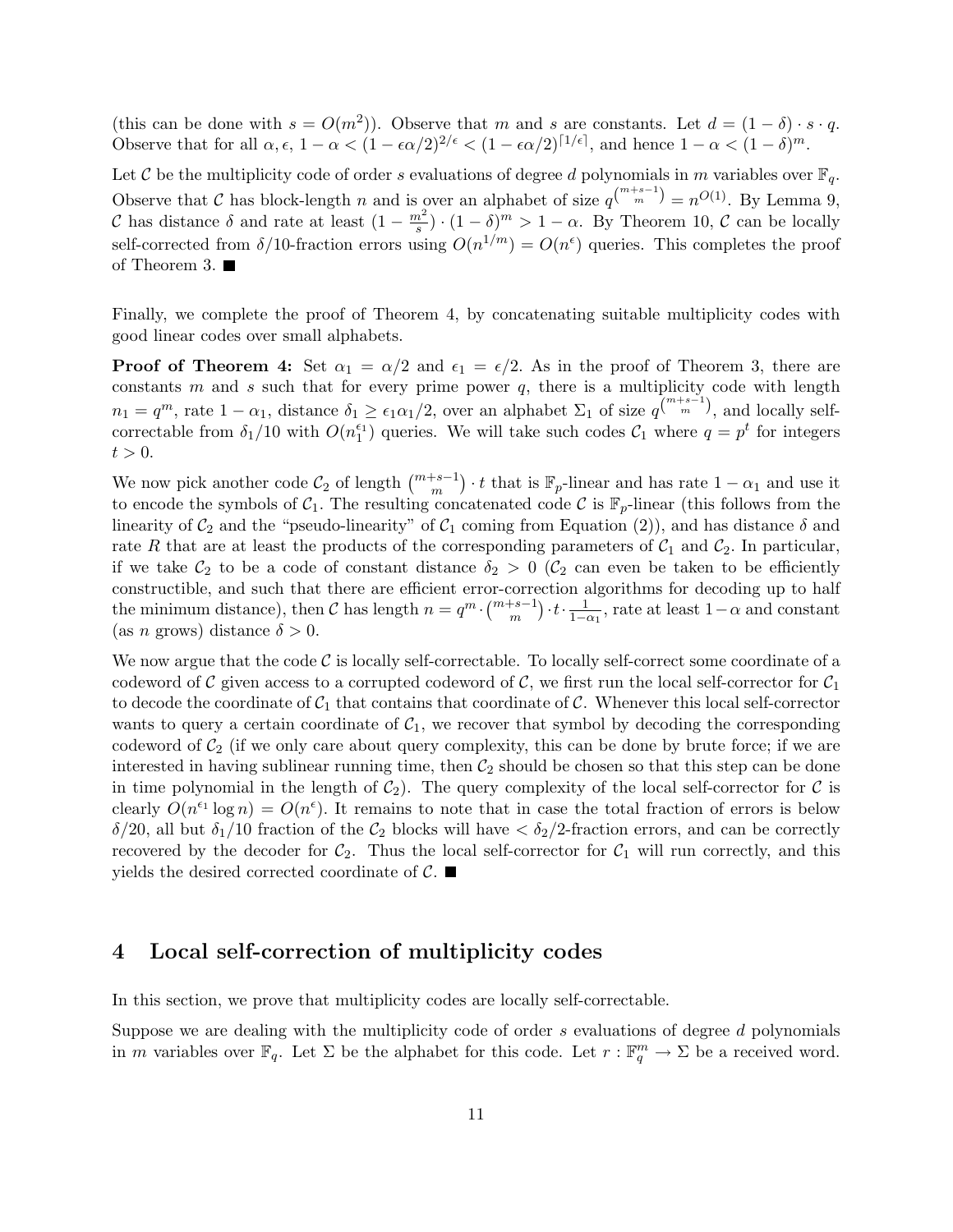Suppose P is a polynomial over  $\mathbb{F}_q$  in m variables of degree at most d such that  $\Delta(r, \text{Enc}_{s,d,m,q}(P))$ is small. Let  $\mathbf{a} \in \mathbb{F}_q^m$ . Let us show how to locally recover  $P^{(*s*)}(\mathbf{a})$  given oracle access to r.

As indicated in the introduction, the idea is to pick many random lines containing a, and to consider the restriction of r to those lines. With high probability over a random direction  $\mathbf{b} \in \mathbb{F}_q^m \setminus \{0\}$ , by looking at the restriction of r to the line  $\mathbf{a} + \mathbf{b}T$  and "decoding" it, we will be able to recover the univariate polynomial  $P(a + bT)$ . Knowing this univariate polynomial will tell us a certain linear combination of the various derivatives of P at **a**,  $\langle P^{(i)}(a) \rangle_{\text{wt}(i) < s}$ . Combining this information for various directions b, we will know a system of various linear combinations of the numbers  $\langle P^{(i)}(a)\rangle_{\text{wt}(i). Solving this linear system, we get  $P^{(i)}(a)$  for each i, as desired.$ 

To implement this strategy we need to relate the derivatives of the restriction of a multivariate polynomial P to a line to the derivatives of P itself. Fix  $\mathbf{a}, \mathbf{b} \in \mathbb{F}_q^n$ , and consider the polynomial  $Q(T) = P(\mathbf{a} + \mathbf{b}T).$ 

• The relationship of  $Q(T)$  with the derivatives of P at a: By the definition of Hasse derivatives,

$$
Q(T) = \sum_{\mathbf{i}} P^{(\mathbf{i})}(\mathbf{a}) \mathbf{b}^{\mathbf{i}} T^{\text{wt}(\mathbf{i})}.
$$

Grouping terms, we see that:

$$
\sum_{\mathbf{i}|\text{wt}(\mathbf{i})=e} P^{(\mathbf{i})}(\mathbf{a})\mathbf{b}^{\mathbf{i}} = \text{coefficient of } T^e \text{ in } Q(T). \tag{3}
$$

• The relationship of the derivatives of Q at t with the derivatives of P at  $a + tb$ : Let  $t \in \mathbb{F}_q$ . By the definition of Hasse derivatives, we get the following two identities:

$$
P(\mathbf{a} + \mathbf{b}(t + R)) = Q(t + R) = \sum_{j} Q^{(j)}(t) R^{j}.
$$

$$
P(\mathbf{a} + \mathbf{b}(t + R)) = \sum_{i} P^{(i)}(\mathbf{a} + \mathbf{b}t)(\mathbf{b}R)^{i}.
$$

Thus,

$$
Q^{(j)}(t) = \sum_{\mathbf{i}|\text{wt}(\mathbf{i})=j} P^{(\mathbf{i})}(\mathbf{a} + \mathbf{b}t)\mathbf{b}^{\mathbf{i}}.
$$
 (4)

In particular,  $Q^{(j)}(t)$  is simply a linear combination of the various  $P^{(i)}(a+bt)$  (over different i).

We are now in a position to describe our decoding algorithm. Before describing the main local self-correction algorithm for correcting from  $\Omega(\delta)$ -fraction errors, we describe a simpler version of the algorithm which corrects from a much smaller fraction of errors. The analysis of this algorithm will contain many of the ideas. In the description of both algorithms, the query-efficiency will be clear, and we do not comment on how to make them run time-efficiently. In Section 4.3, we show how the various steps of the algorithms can be made to run in a time-efficient manner as well.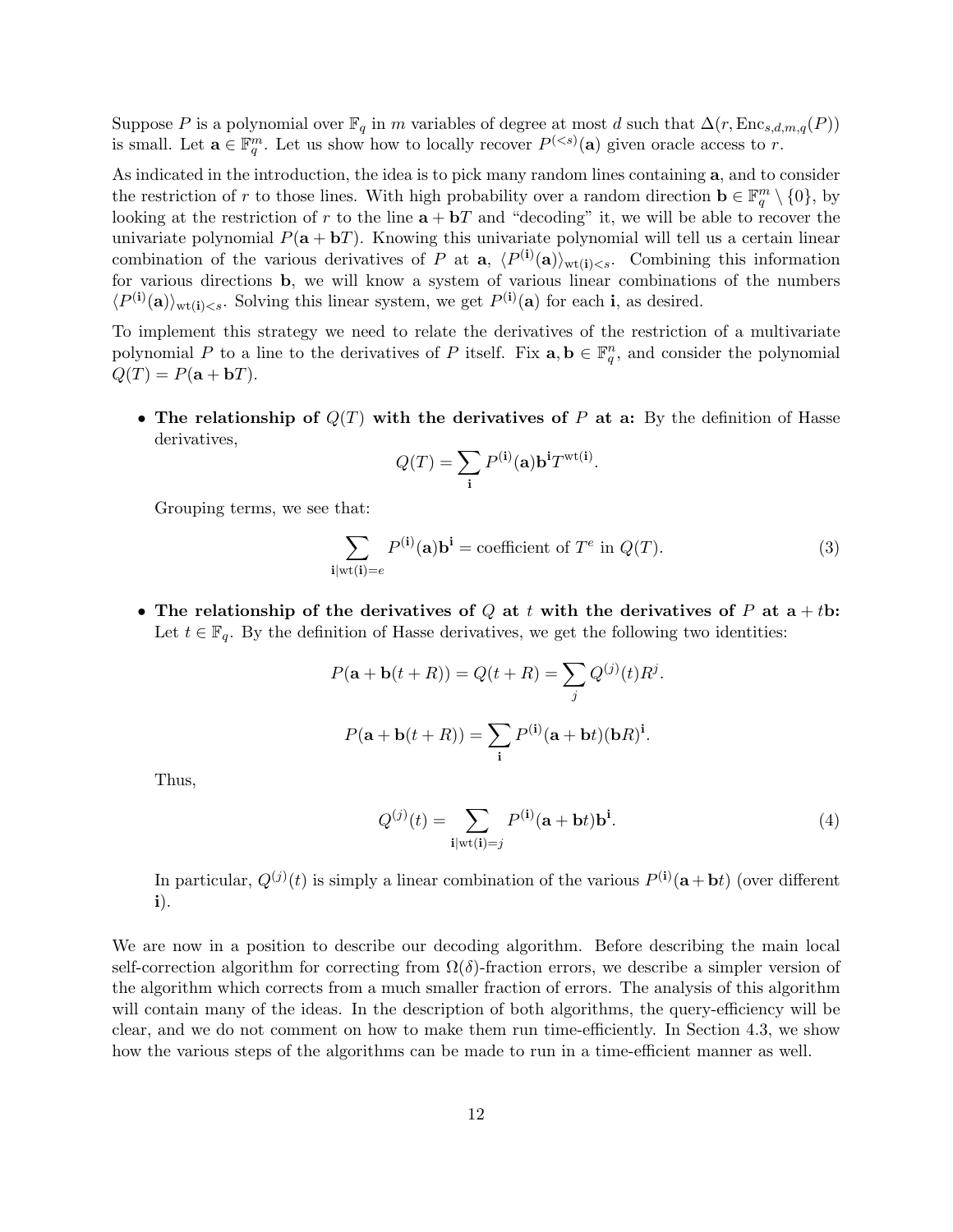### 4.1 Simplified error-correction from few errors

### Simplified Local Self-correction Algorithm

**Input:** received word  $r : \mathbb{F}_q^m \to \Sigma$ , point  $\mathbf{a} \in \mathbb{F}_q^m$ . We are trying to recover  $P^{(< s)}(\mathbf{a})$ , where  $P(\mathbf{X})$ is such that  $Enc_{s,d,m,q}(P)$  is close to r. Abusing notation, we will write  $r^{(i)}(a)$  when we mean the i coordinate of  $r(\mathbf{a})$ .

- 1. Pick a set B of directions: Choose  $B \subseteq \mathbb{F}_q^m \setminus \{0\}$ , a uniformly random subset of size  $w = \binom{m+s-1}{m}$ .
- 2. Recover  $P(\mathbf{a}+\mathbf{b}T)$  for directions  $\mathbf{b} \in B$ : For each  $\mathbf{b} \in B$ , consider the function  $\ell_{\mathbf{b}} : \mathbb{F}_q \to$  $\mathbb{F}_q^s$  given by

$$
(\ell_{\mathbf{b}}(t))_j = \sum_{\mathbf{i}|\mathrm{wt}(\mathbf{i})=j} r^{(\mathbf{i})}(\mathbf{a}+\mathbf{b}t)\mathbf{b}^{\mathbf{i}}.
$$

Find the polynomial  $Q_{\bf{b}}(T) \in \mathbb{F}_q[T]$  of degree at most d (if any), such that  $\Delta(\text{Enc}_{s,d,1,q}(Q_{\bf{b}}), \ell_{\bf{b}})$  $δ/2$ .

3. Solve a linear system to recover  $P^{(*s*)}(a)$ : For each e with  $0 \le e \le s$ , consider the following system of equations in the variables  $\langle u_i \rangle_{\text{wt}(i)=e}$  (with one equation for each  $\mathbf{b} \in B$ ):

$$
\sum_{\mathbf{i}|\text{wt}(\mathbf{i})=e} \mathbf{b}^{\mathbf{i}} u_{\mathbf{i}} = \text{ coefficient of } T^e \text{ in } Q_{\mathbf{b}}(T). \tag{5}
$$

Find all  $\langle u_i \rangle_{\text{wt}(i)=e}$  which satisfy at all these equations. If there are 0 or > 1 solutions, output FAIL.

4. Output the vector  $\langle u_{\mathbf{i}} \rangle_{\text{wt}(\mathbf{i}) < s}$ .

We will show that the above algorithm is a local self-corrector from a  $\frac{\delta}{100\binom{m+s-1}{m}}$ -fraction of errors. Fix a received word  $r : \mathbb{F}_q^m \to \Sigma$  and  $\mathbf{a} \in \mathbb{F}_q^m$ . Let  $P(X_1, \ldots, X_m)$  be a polynomial such that  $\Delta(\text{Enc}_{s,d,m,q}(P), r) < \frac{\delta}{100^{\binom{m}{m}}}$  $\frac{\delta}{100\binom{m+s-1}{m}}$ . We will call the set of points where r and  $\text{Enc}_{s,d,m,q}(P)$  differ the "errors".

Step 1: All the  $b \in B$  are "good". For  $b \in \mathbb{F}_q^m \setminus \{0\}$ , we will be interested in the fraction of errors on the line  $\{a + t b \mid t \in \mathbb{F}_q \setminus \{0\}\}\$  through a in direction b. Since these lines cover  $\mathbb{F}_q^m \setminus \{\mathbf{a}\}\$  uniformly, we can conclude that at most  $\frac{1}{50\binom{m+s-1}{m}}$  of the lines containing **a** have more than  $\delta/2$ -fraction error on them. Hence with probability at least 0.9 over the choice of B, all the  $\mathbf{b} \in B$  will be such that the line through a in direction b has fewer than  $\delta/2$  errors on it.

Step 2:  $Q_{\bf{b}}(T) = P({\bf{a}} + {\bf{b}}T)$  for each  ${\bf{b}} \in B$ . Assume that B is such that the above event occurs. In this case, by Equation (4), for each  $\mathbf{b} \in B$ , the corresponding function  $\ell_{\mathbf{b}}$  will be such that  $\Delta(\text{Enc}_{s,d,1,q}(P(\mathbf{a} + \mathbf{b}T), \ell_{\mathbf{b}}) < \delta/2$ . Thus for each  $\mathbf{b} \in B$ , the algorithm will find  $Q_{\mathbf{b}}(T) =$  $P(a + bT)$ . (Note that at most one polynomial  $Q(T)$  of degree at most d has the property that  $\Delta(\text{Enc}_{s,d,1,q}(Q), \ell_{\mathbf{b}}) < \delta < 2$ . This is because for distinct  $Q(T), Q'(T)$  of degree at most d, Lemma 9 implies that  $\Delta(\text{Enc}_{s,d,1,q}(Q), \text{Enc}_{s,d,1,q}(Q')) \geq \delta$ .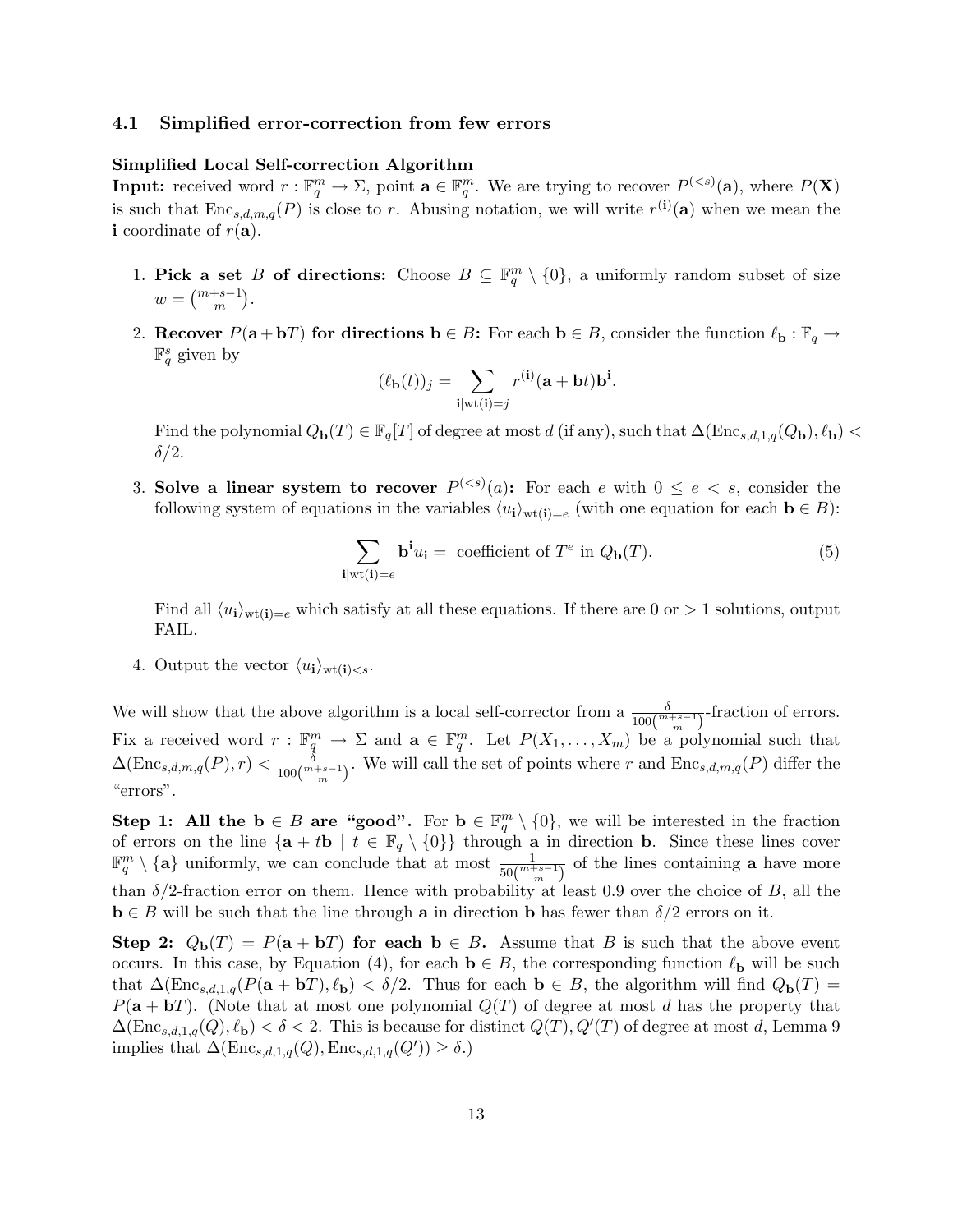Step 3:  $u_i = P^{(i)}(a)$  for each i. Since  $Q_b(T) = P(a + bT)$  for each  $b \in B$ , Equation (3) now implies that for each  $0 \le e < s$ , the vector  $\langle u_i \rangle_{\text{wt}(i)=e}$  with  $u_i = P^{(i)}(a)$  will satisfy all the equations in the system  $(5)$ . Finally, we observe that this solution  $u_i$  is unique. Indeed, with probability at least 0.9 over the choice of  $B$ , the elements of  $B$  will form an interpolating set for polynomials of degree  $\lt s$  (this holds as long as q is large enough in terms of m and s); in particular, there is no nonzero polynomial of degree  $\lt s$  that vanishes on all the points of B.

Hence for each e, the vector  $\langle u_i \rangle_{\text{wt}(i)=e}$  that satisfies all the equations in the system (5) is unique. If not, then the difference  $\langle u_{\mathbf{i}} - u'_{\mathbf{i}} \rangle_{\text{wt}(\mathbf{i})=e}$  of two such vectors  $\langle u_{\mathbf{i}} \rangle_{\text{wt}(\mathbf{i})=e}, \langle u'_{\mathbf{i}} \rangle_{\text{wt}(\mathbf{i})=e}$  will be the vector of coefficients of a polynomial of degree  $\lt s$  that vanishes on all of B (for every  $\mathbf{b} \in B$ , we have:  $\sum_{i|wt(i)=e} (u_i - u'_i)(b^i) = 0$ , contradicting the fact that B is an interpolating set for polynomials of degree  $\lt s$ .

Overall, with probability at least 0.8, the algorithm will output  $P^{(i)}(a)$ , as desired.

### 4.2 Error-correction from  $\Omega(\delta)$ -fraction errors

We now come to the main local self-correcting algorithm and the proof of Theorem 10. As above, to decode at a point **a**, we will pick several lines  $a + bT$  through a, and try to recover the univariate polynomial  $P(a + bT)$ . However, unlike the above algorithm, we will not count on the event that all these lines have less than  $\delta/2$ -fraction errors. Instead, we will pick a larger number of lines than the bare-minimum required for the next step, and hope that most (but not necessarily all) of these lines will have fewer than  $\delta/2$ -fraction errors. Counting on this weakened event allows us to self-correct from a significantly larger fraction of errors. To compensate for the weakening, we will need to make the next step of the algorithm, that of solving a linear system, more robust; we will have to solve a noisy system of linear equations.

Let us elaborate on the method by which we pick the lines in the new algorithm. In the previous algorithm, we picked exactly  $\binom{m+s-1}{m}$  random lines through **a** and used them to decode from  $\Omega(\frac{\delta}{\binom{m+s-1}{m}})$ -fraction errors. By picking a larger number of lines, we can decode all the way up to  $\Omega(\delta)$ -fraction errors. There are several ways of picking this larger number of lines. One way is to pick  $\Theta(\binom{m+s-1}{m})$  independent and uniformly random lines through the point **a**. The algorithm we present below picks these lines differently; the directions of these lines will come from a random affinely transformed grid. This way of choosing lines admits a simpler analysis, and the noisy system of linear equations that we end up needing to solve turns becomes an instance of the noisy polynomial interpolation problem on a grid, for which time-efficient algorithms are known.

### Main Local Self-Correction Algorithm:

**Input:** received word  $r : \mathbb{F}_q^m \to \Sigma$ , point  $\mathbf{a} \in \mathbb{F}_q^m$ . Abusing notation again, we will write  $r^{(\mathbf{i})}(\mathbf{a})$ when we mean the **i** coordinate of  $r(\mathbf{a})$ .

- 1. Pick a set B of directions: Pick  $z, y_1, y_2, \ldots, y_m \in \mathbb{F}_q^m$  independently and uniformly at random. Let  $S \subset \mathbb{F}_q$  be any set of size  $5(s+1)$ . Let  $B = \{z + \sum_{i=1}^m \alpha_i y_i \mid \alpha_i \in S\}$ .
- 2. Recover  $P(a+bT)$  for directions  $b \in B$ : For each  $b \in B$ , consider the function  $\ell_b : \mathbb{F}_q \to$  $\mathbb{F}_q^s$  given by

$$
(\ell_{\mathbf{b}}(t))_j = \sum_{\mathbf{i}|\mathrm{wt}(\mathbf{i})=j} r^{(\mathbf{i})}(\mathbf{a} + \mathbf{b}t)\mathbf{b}^{\mathbf{i}}.
$$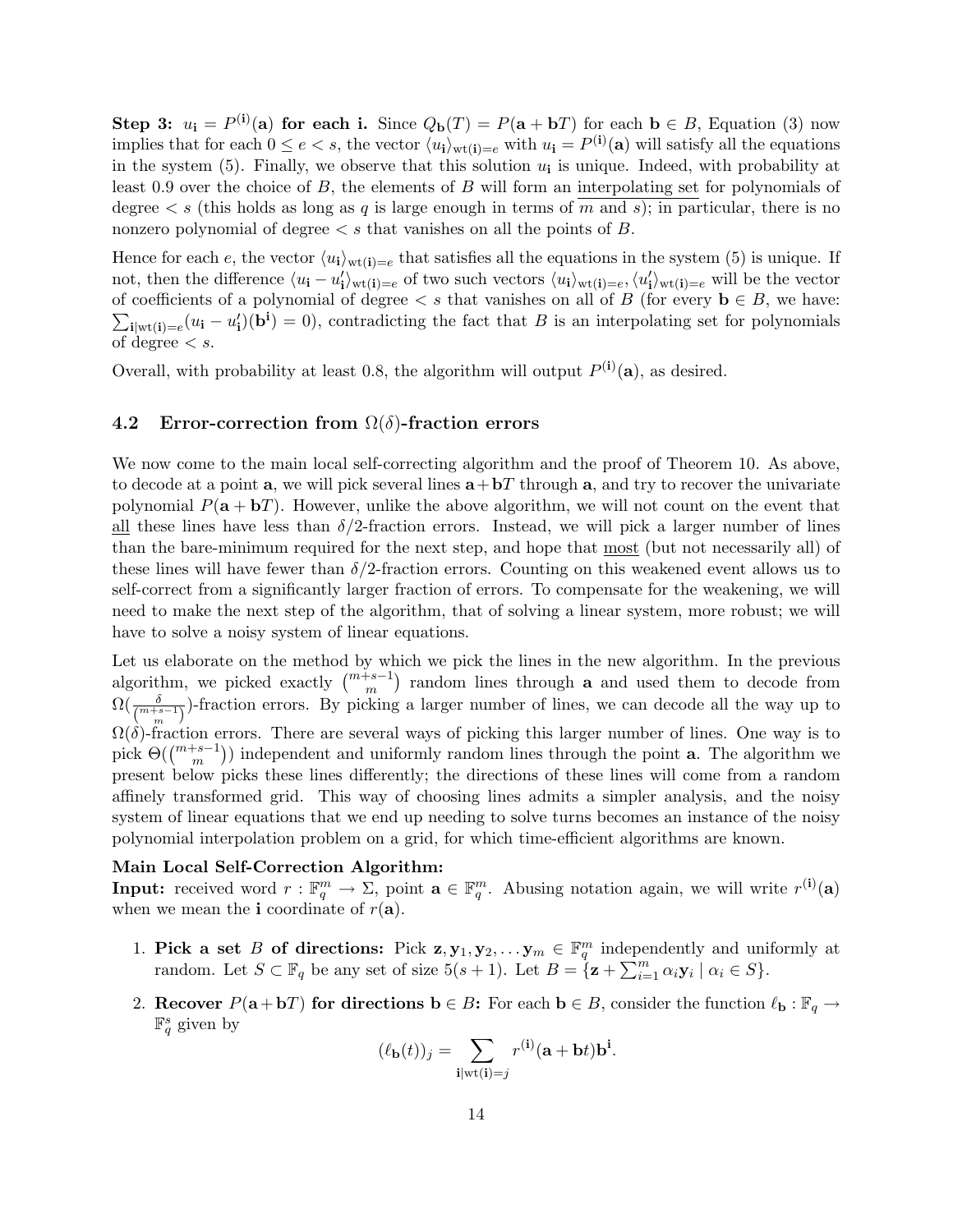Find the polynomial  $Q_{\bf{b}}(T) \in \mathbb{F}_q[T]$  of degree at most d (if any), such that  $\Delta(\text{Enc}_{s,d,1,q}(Q_{\bf{b}}), \ell_{\bf{b}})$  $\delta/2$ .

3. Solve a noisy linear system to recover  $P^{(*s*)}(a)$ : For each e with  $0 \le e < s$ , consider the following system of equations in the variables  $\langle u_i \rangle_{\text{wt}(i)=e}$  (with one equation for each  $\mathbf{b} \in B$ ):

$$
\sum_{\mathbf{i}|\text{wt}(\mathbf{i})=e} \mathbf{b}^{\mathbf{i}} u_{\mathbf{i}} = \text{ coeff of } T^e \text{ in } Q_{\mathbf{b}}(T). \tag{6}
$$

Find all  $\langle u_i \rangle_{\text{wt}(i)=e}$  which satisfy at least 3/5 of these equations. If there are 0 or > 1 solutions, output FAIL.

4. Output the vector  $\langle u_{\mathbf{i}} \rangle_{\text{wt}(\mathbf{i}) < s}$ .

We now proceed to analyze the above algorithm (and thus complete the proof of Theorem 10).

**Proof of Theorem 10:** For  $m = 1$  the theorem is trivial, and so we assume  $m \geq 2$ . Recall that we have  $q \ge 10m$ ,  $q \ge \frac{d+6}{s}$  $\frac{+6}{s}$  (so that  $q \geq \frac{6}{\delta}$  $\frac{6}{\delta}$ ) and that  $q \ge 5(s+1)$ .

We will show that the above algorithm is a local self-corrector from a  $\frac{\delta}{10}$ -fraction of errors. Fix a received word  $r : \mathbb{F}_q^m \to \Sigma$  and  $\mathbf{a} \in \mathbb{F}_q^m$ . Let  $P(X_1, \ldots, X_m)$  be a polynomial such that  $\Delta(\text{Enc}_{s,d,m,q}(P), r) < \frac{\delta}{10}$ . We will call the set of points where r and  $\text{Enc}_{s,d,m,q}(P)$  differ the "errors".

Step 1: Many  $\mathbf{b} \in B$  are "good". For  $\mathbf{b} \in \mathbb{F}_q^m \setminus \{0\}$ , we will be interested in the fraction of errors on the line  $\{a + t b \mid t \in \mathbb{F}_q\}$  through a in direction b. Since these lines cover  $\mathbb{F}_q^m \setminus \{a\}$ uniformly, we can conclude that at least  $\frac{2}{3}$  of  $\mathbf{b} \in \mathbb{F}_q^m$  are such that the line  $\{\mathbf{a} + t\mathbf{b} \mid t \in \mathbb{F}_q\}$  has a fraction of errors which is less than  $\left(\frac{\delta}{3} + \frac{1}{q}\right)$  $\frac{1}{q}\Big)<\frac{\delta}{2}$  $\frac{\delta}{2}$ . We call these directions **b** good. In the claim below, we show that the set  $B$  samples the set of good directions well.

**Claim 11** Let m be a positive integer, and let  $S \subset \mathbb{F}_q$  be any set such that  $|S|^m \geq 50$ . Pick  $\mathbf{z}, \mathbf{y}_1, \mathbf{y}_2, \ldots, \mathbf{y}_m \in \mathbb{F}_q^m$  independently and uniformly at random. Let  $B = {\mathbf{z} + \sum_{i=1}^m \alpha_i \mathbf{y}_i \mid \alpha_i \in S}.$ Then for every set  $E \subseteq \mathbb{F}_q^m$  of size at least  $2q^m/3$ , the probability that fewer than  $3/5$  of the points of B lie in E is at most 0.1.

Proof The claim follows from a standard application of Chebyshev's inequality, using the fact that the collection of random variables  $\langle \mathbf{z} + \sum_{i=1}^m \alpha_i \mathbf{y}_i \rangle_{(\alpha_1, ..., \alpha_m) \in S^m}$  is pairwise independent.

Hence (recall that we have  $m \geq 2$ , and so  $(5(s+1))^m > 50$ ), with probability at least 0.9 over the choice of B, 3/5-fraction of the  $\mathbf{b} \in B$  will be good.

Step 2:  $Q_{\bf{b}}(T) = P({\bf{a}} + {\bf{b}}T)$  for each good  ${\bf{b}} \in B$ . By Equation (4), for each good  ${\bf{b}} \in B$ , the corresponding function  $\ell_{\bf b}$  will be such that  $\Delta(\text{Enc}_{s,d,1,q}(P({\bf a} + {\bf b}T)), \ell_{\bf b}) < \delta/2$ . Thus for each good **b**, the algorithm will find  $Q_{\bf{b}}(T) = P(\bf{a} + \bf{b}T)$ . (Note that at most one polynomial  $Q(T)$ ) of degree at most d has the property that  $\Delta(\text{Enc}_{s,d,1,q}(Q), \ell_{\mathbf{b}}) < \delta/2$ . This is because for distinct  $Q(T), Q'(T)$  of degree at most d, Lemma 9 implies that  $\Delta(\text{Enc}_{s,d,1,q}(Q), \text{Enc}_{s,d,1,q}(Q')) \ge \delta$ .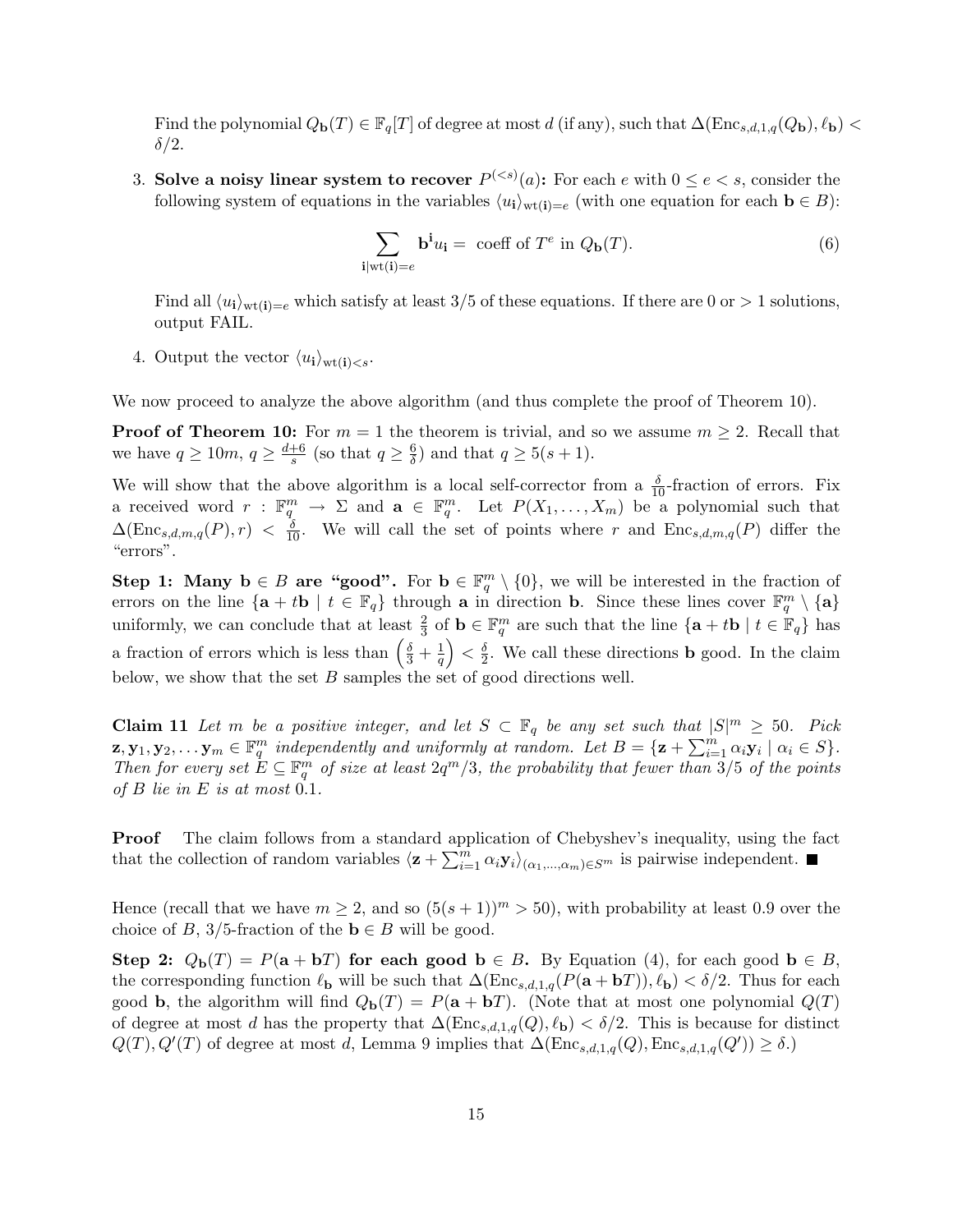**Step 3:**  $u_i = P^{(i)}(a)$  for each i. Since  $Q_b(T) = P(a + bT)$  for each good  $b \in B$ , Equation (3) now implies that with probability 0.9, for each  $0 \le e \le s$ , the vector  $\langle u_i \rangle_{\text{wt}(i)=e}$  with  $u_i = P^{(i)}(a)$ will satisfy at least  $3/5$  of the equations in the system  $(6)$ .

Finally, we observe that this solution  $u_i$  is unique with probability at least 0.9. Indeed, with probability at least 0.9 over the choice of B, the elements  $y_1, \ldots, y_m$  will be linearly independent over  $\mathbb{F}_q^m$  (since  $q \ge 10m$ ). In this case, there is an  $\mathbb{F}_q$ -linear map which gives a bijection between  $S<sup>m</sup>$  and B. Via this linear map, we get a degree preserving correspondence between polynomials evaluated on  $S^m$  and polynomials evaluated on B. Now by Lemma 7 (and recalling that  $|S|$  =  $5(s + 1)$ , there is no nonzero polynomial of degree  $\lt s$  that vanishes on more that 1/5-fraction of the points of  $S^m$ . Hence no nonzero polynomial of degree  $\lt s$  vanishes on more that 1/5-fraction of the points of B.

Hence for each e, the vector  $\langle u_i \rangle_{\text{wt}(i)=e}$  that satisfies 3/5 of the equations in the system (6) is unique; if not, then the difference  $\langle u_i - u'_i \rangle_{\text{wt}(i)=e}$  of two such vectors  $\langle u_i \rangle_{\text{wt}(i)=e}, \langle u'_i \rangle_{\text{wt}(i)=e}$  will be the coefficients of a polynomial of degree  $\lt s$  that vanishes on at least 1/5 fraction of B; for any  $\mathbf{b} \in B$ such that both  $\langle u_i \rangle_{\text{wt}(i)=e}$  and  $\langle u'_i \rangle_{\text{wt}(i)=e}$  satisfy the equation (6), we have:  $\sum_{i|\text{wt}(i)=e} (u_i - u'_i)(\mathbf{b}^i)$ 0, contradicting the fact that there is no nonzero polynomial of degree  $\lt s$  that vanishes on more that  $1/5$ -fraction of the points of B.

Overall, with probability at least 0.8, the algorithm will output  $P^{(i)}(a)$ , as desired.

This completes the proof of Theorem 10.

### 4.3 Running time

In this section, we will see how the above local self-correction algorithms can be made to run efficiently, in time polynomial in the query complexity.

There are two key steps which we need to elaborate on. The first step is the search for the univariate polynomial  $Q_{\bf{b}}(T)$ . Here the problem boils down to the problem of decoding univariate multiplicity codes up to half their minimum distance. The second step we will elaborate on is solving the noisy linear system of equations. This will reduce to an instance of decoding Reed-Muller codes.

Decoding univariate multiplicity codes. We deal with the first step first, that of decoding univariate multiplicity codes. Explicitly, let  $\Sigma = \mathbb{F}_q^s$ , we have a function  $\ell : \mathbb{F}_q \to \Sigma$ , and we want to find the univariate polynomial  $Q(T) \in \mathbb{F}_q[T]$  of degree at most d such that  $\Delta(\ell,Enc_{s,d,1,q}(Q))$  <  $(1 - d/sq)/2 = \delta/2$ . Abusing notation again, we let  $\ell^{(i)} : \mathbb{F}_q \to \mathbb{F}_q$  be the function which equals the *i*-coordinate of  $\ell$ , for  $0 \leq i < s$ .

Univariate multiplicity codes are instances of "ideal error-correcting codes" [GSS00, Sud01]. Formally defining ideal error-correcting codes will take us too far afield; we will content ourselves with instantiating the known algorithm for decoding ideal error-correcting codes in this case, and explicitly writing out the resulting efficient algorithm for decoding univariate multiplicity codes. All these algorithms are extensions of the beautiful Berlekamp-Welch algorithm for decoding Reed-Solomon codes.

Let  $Q(T)$  be a polynomial of degree at most d such that  $\Delta(\ell,Enc_{s,d,1,q}(Q)) < \delta/2$ . Our underlying goal is to search for polynomials  $E(T)$ ,  $N(T)$  such that  $N(T) = E(T)Q(T)$  (and so we obtain  $Q(T)$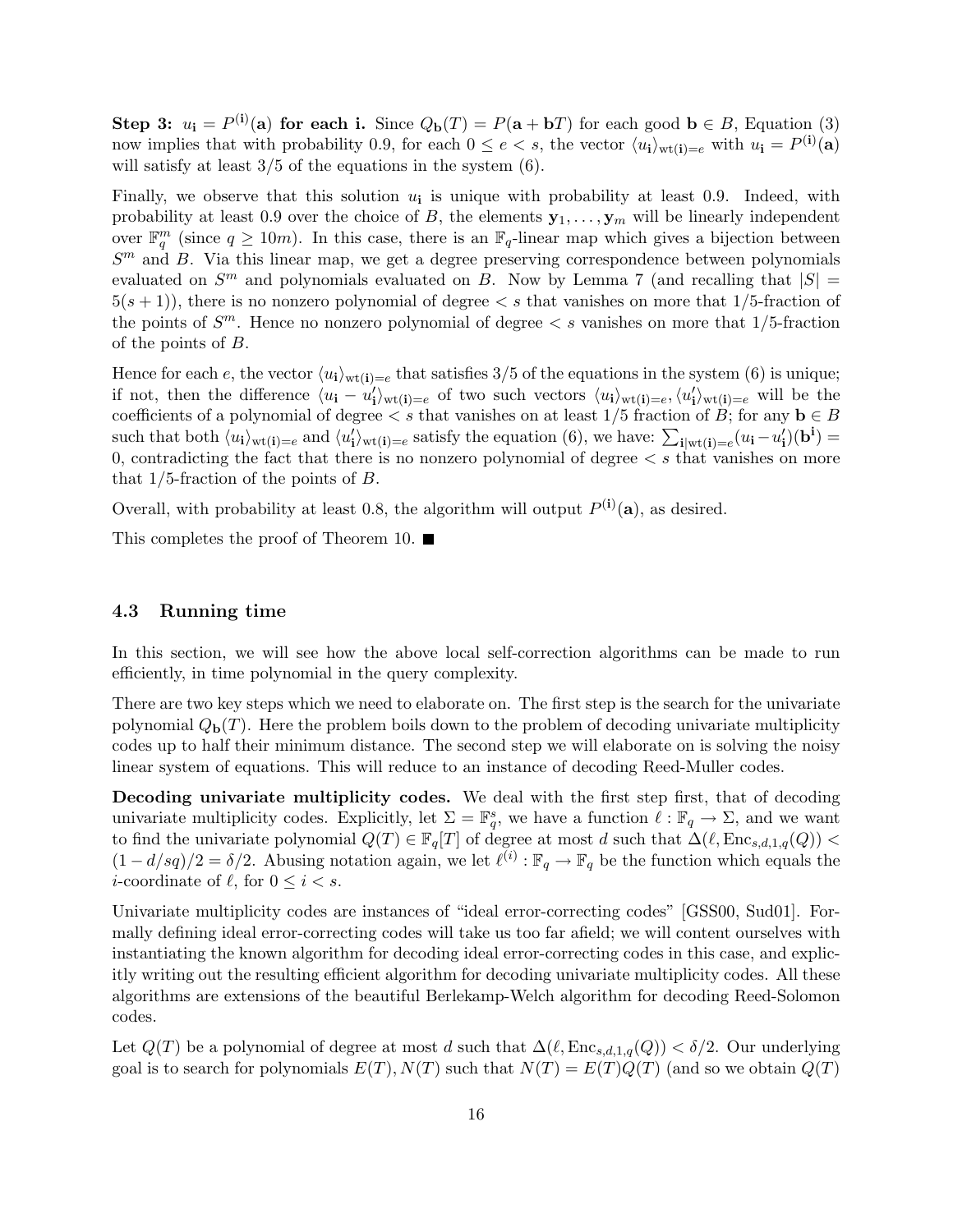as  $N(T)/E(T)$ ). By the product rule for Hasse derivatives (which states that  $(P_1 \cdot P_2)^{(i)}(T) =$  $\sum_{j=0}^{i} P_1^{(j)}$  $P_1^{(j)}(T)P_2^{(i-j)}$  $\mathcal{L}_2^{(l-j)}(T)$ , see [HKT08]), such polynomials  $E(T)$ ,  $N(T)$  will also satisfy the equalities

$$
N^{(1)}(T) = (E \cdot Q)^{(1)}(T) = E(T)Q^{(1)}(T) + E^{(1)}(T)Q(T),
$$
  
\n
$$
N^{(2)}(T) = (E \cdot Q)^{(2)}(T) = E(T)Q^{(2)}(T) + E^{(1)}(T)Q^{(1)}(T) + E^{(2)}(T)Q(T),
$$
  
\n...  
\n
$$
N^{(s-1)}(T) = (E \cdot Q)^{(s-1)}(T) = \sum_{i=0}^{s-1} E^{(i)}(T)Q^{(s-1-i)}(T)
$$
\n(7)

This motivates the following algorithm.

• Search for nonzero polynomials  $E(T)$ ,  $N(T)$  of degrees at most  $(sq - d)/2$ ,  $(sq + d)/2$  respectively such that for each  $x \in \mathbb{F}_q$ , we have the following equations:

$$
N(x) = E(x)\ell^{(0)}(x)
$$
  
\n
$$
N^{(1)}(x) = E(x)\ell^{(1)}(x) + E^{(1)}(x)\ell^{(0)}(x)
$$
  
\n...  
\n
$$
N^{(s-1)}(x) = \sum_{i=0}^{s-1} E^{(i)}(x)\ell^{(s-1-i)}(x)
$$

This is a collection of sq homogeneous linear equations in  $(sq-d)/2+1+(sq+d)/2+1>sq$ unknowns (the coefficients of E and N). Thus a nonzero solution  $E(T)$ ,  $N(T)$  exists. Take any such nonzero solution.

• Given E, N as above, output  $N/E$ .

To see correctness, take any Q such that  $\Delta(\ell,Enc_{s,d,m,q}(Q)) < \delta/2$ . Observe that for any x where  $\ell(x) = \text{Enc}_{s,d,m,q}(Q)(x)$ , the system of equations (7) is satisfied at  $T = x$ , and hence the polynomial  $N(T) - E(T)Q(T)$  has a root with multiplicity s at x. Thus  $\sum_{x \in \mathbb{F}_q} \text{mult}(N - EQ, x) > (1 - \delta/2)sq =$  $(sq+d)/2$ . Since deg( $N - EQ$ )  $\leq (sq+d)/2$ , we conclude that the polynomial  $N - EQ$  must be identically 0, and hence  $Q(T) = N(T)/E(T)$ , as desired (here we used the fact that E, N are not both identically 0). In particular  $E \mid N$ , and  $N/E$  is a polynomial.

Solving the noisy system. We now show how to solve the noisy system of linear equations efficiently. For m and s constant, this is a system of constantly many  $(O(s)^m)$  linear equations over  $\mathbb{F}_q$ , and hence by running over all subsystems consisting of 3/5-fraction of these equations, and solving that subsystem of linear equations exactly, we can solve the noisy system in time  $\exp(s^m) \cdot \text{poly}\log q.$ 

This is somewhat unsatisfactory. We point out some special situations where solving these noisy linear equations can be done in (optimal) time  $\text{poly}(s^m, \log q)$ . Observe that our task is of the form: "Given a function  $r : B \to \mathbb{F}_q$ , find all polynomials  $R(X_1, \ldots, X_m) \in \mathbb{F}_q[X_1, \ldots, X_m]$  of degree  $\lt s$ such that  $R(\mathbf{b}) = r(\mathbf{b})$  for at least  $\alpha$ -fraction of the  $\mathbf{b} \in B$ ". Thus, this is a problem of noisy polynomial interpolation. As observed in Step 3 of the analysis of the main local self-correction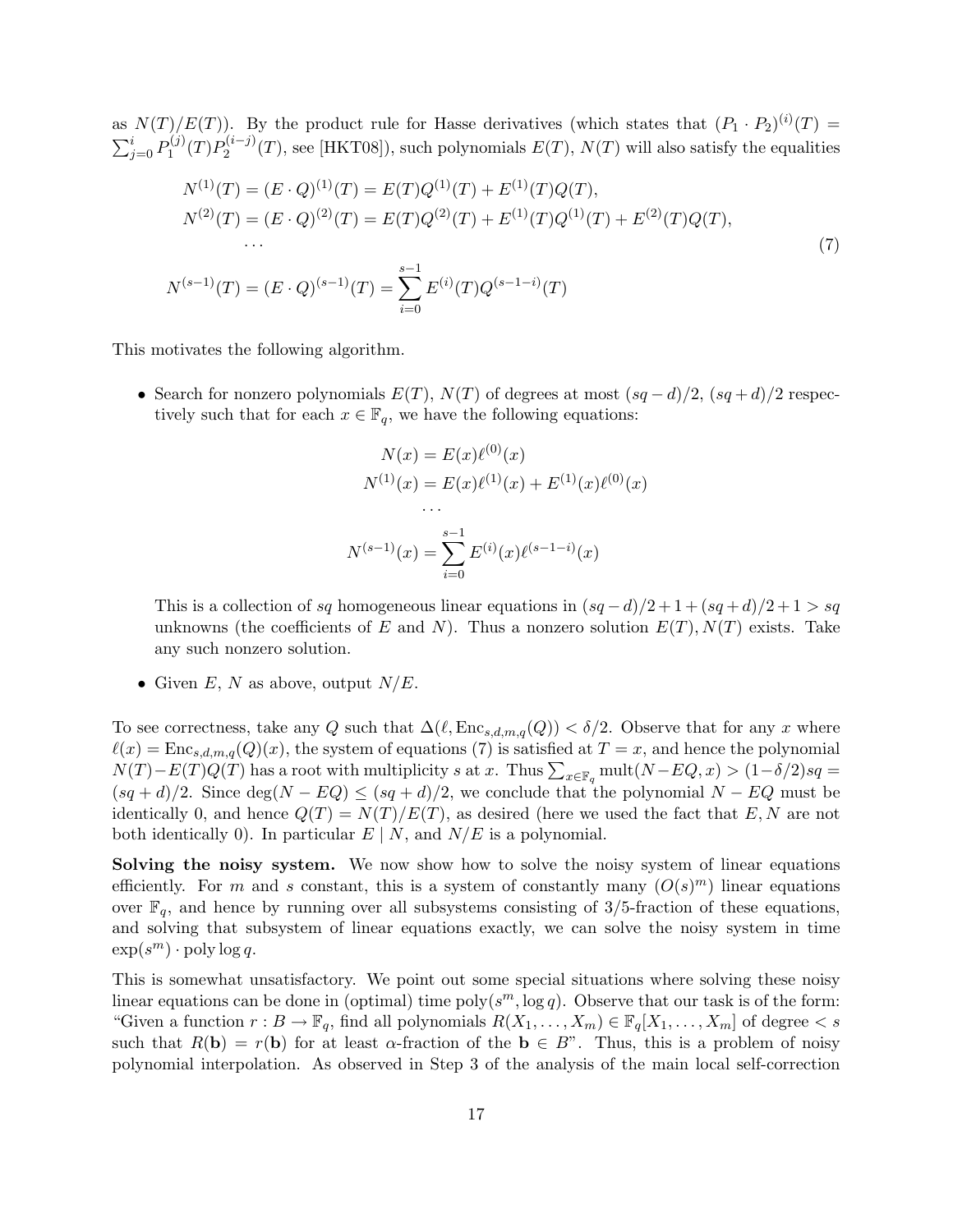algorithm, there is a linear map which puts  $S<sup>m</sup>$  and B in bijection. This linear map gives rise to a degree-preserving correspondence between polynomials evaluated on  $S<sup>m</sup>$  and polynomials evaluated on B. Thus, our task of doing noisy polynomial interpolation (for polynomials of degree  $\langle s \rangle$ ) on B reduces to noisy polynomial interpolation (for polynomials of degree  $\lt s$ ) on  $S^m$ . This brings us into familiar territory. For certain fields  $\mathbb{F}_q$ , and certain choices of the set S, there are known efficient algorithms for doing this. In particular, if S is a subfield of  $\mathbb{F}_q$ , say  $S = \mathbb{F}_p$ , given a function  $r: S^m \to \mathbb{F}_q$ , one can recover<sup>4</sup> the unique degree  $\lt s$  polynomial R that agrees with r in at least  $(1 + s/p)/2$ -fraction of the points of  $S<sup>m</sup>$  in time poly $(|S|<sup>m</sup>, \log q)$ . Since  $p = |S| \ge 5(s + 1)$ , this fraction is at most 3/5, and this suffices for application to the local self-correcting algorithm of the previous section.

# 5 Discussion

Multiplicity codes seem to be a natural and basic family of codes. Their heritage from multivariate polynomial codes endows them with a useful geometric structure, and their better rate/distance tradeoff allows them to carry that usefulness into new combinatorial regimes.

There are a number of questions related to multiplicity codes that invite further exploration.

• Because of their high rate, multiplicity codes seem to have potential for use in practice. It will be very interesting to further explore the practicality of these codes.

Here is an example instantiation of multiplicity codes (based on order 4 evaluations of polynomials in 2 variables over  $\mathbb{F}_{2^{15}}$ ). Suppose we have a storage medium which stores data in 150 bit blocks. Then, 720 million blocks of data can be encoded at rate  $\approx 0.72$  to become an  $\approx$  1 billion block long codeword, such that even if an arbitrary 10 million blocks of the codeword get corrupted, then one can recover with high probability any desired block of the original data by just looking at 640,000 blocks of the corrupted codeword. Earlier, codes of this rate would have required one to read and process at least  $\approx 720$  million blocks of the codeword to recover 1 block of original data.

• For every  $\epsilon > 0$ , multiplicity codes yield positive-rate  $O(n^{\epsilon})$ -query LDCs tolerating a constant fraction of errors. It is very interesting to see if one can reduce the query complexity of positive-rate LDCs even further. The only lower bound that we currently have on the query complexity for codes of positive rate is  $\Omega(\log n)$ .

If we are willing to relax the requirement of recovering from a constant fraction of errors, and consider a smaller (but nontrivial) fraction of errors, then one can get multiplicity codes of positive rate which can be locally self-corrected with  $\exp(\sqrt{\log n \log \log n})$  queries.

• Finally, it would be interesting to see if multiplicity codes can be useful in the various other settings where multivariate polynomial codes have proven useful.

<sup>&</sup>lt;sup>4</sup>Viewing  $r: \mathbb{F}_p^m \to \mathbb{F}_q$  as a tuple of functions from  $\mathbb{F}_p^m$  to  $\mathbb{F}_p$ , the noisy polynomial interpolation problem for r reduces to several instances of the problem of decoding Reed-Muller codes up to half their minimum distance, for which there are polynomial-time algorithms.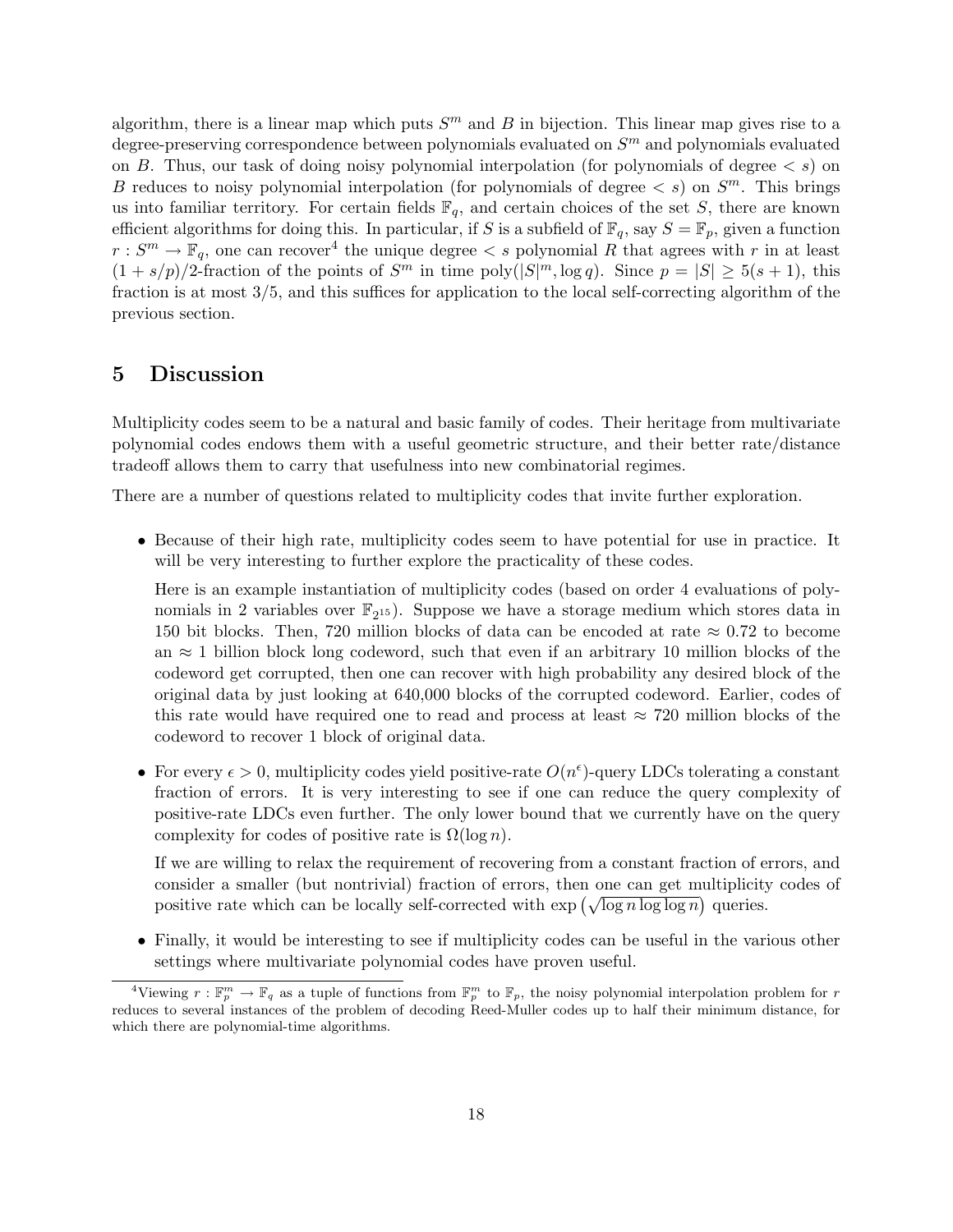# Acknowledgements

We are very grateful to Madhu Sudan for valuable feedback and much encouragement.

# References

- [ALM+98] Sanjeev Arora, Carsten Lund, Rajeev Motwani, Madhu Sudan, and Mario Szegedy. Proof verification and the hardness of approximation problems. Journal of the ACM, 45(3):501–555, May 1998.
- [AS98] Sanjeev Arora and Shmuel Safra. Probabilistic checking of proofs: A new characterization of NP. Journal of the  $ACM$ ,  $45(1)$ :70–122, January 1998.
- [AS03] Sanjeev Arora and Madhu Sudan. Improved low-degree testing and its applications. Combinatorica, 23:365–426, 2003.
- [BET10] Avraham Ben-Aroya, Klim Efremenko, and Amnon Ta-Shma. Local list decoding with a constant number of queries. In 51st IEEE Symposium on Foundations of Computer Science (FOCS), 2010.
- [BF90] Donald Beaver and Joan Feigenbaum. Hiding instances in multioracle queries. In 7th International Symposium on Theoretical Aspects of Computer Science (STACS), volume 415 of Lecture Notes in Computer Science, pages 37–48. Springer, Berlin, Heidelberg, 1990.
- [BFL91] László Babai, Lance Fortnow, and Carsten Lund. Non-deterministic exponential time has two-prover interactive protocols. Computational Complexity, 1(1):3–40, 1991.
- [BFLS91] Laszlo Babai, Lance Fortnow, Leonid Levin, and Mario Szegedy. Checking computations in polylogarithmic time. In 23rd ACM Symposium on Theory of Computing (STOC), pages 21–31, 1991.
- [BFNW93] Laszlo Babai, Lance Fortnow, Naom Nisan, and Avi Wigderson. BPP has subexponential time simulations unless EXPTIME has publishable proofs. Computational Complexity, 3:307–318, 1993.
- [CFL+10] Y. Meng Chee, T. Feng, S. Ling, H. Wang, and L. F. Zhang. Query-efficient locally decodable codes of subexponential length. Arxiv 1008.1617, 2010.
- [DGY10] Zeev Dvir, Parikshit Gopalan, and Sergey Yekhanin. Matching vector codes. In 51st IEEE Symposium on Foundations of Computer Science (FOCS), 2010.
- [DJK+02] A. Deshpande, R. Jain, T. Kavitha, S. Lokam, and J. Radhakrishnan. Better lower bounds for locally decodable codes. In 20th IEEE Computational Complexity Conference (CCC), pages 184–193, 2002.
- [DKSS09] Zeev Dvir, Swastik Kopparty, Shubhangi Saraf, and Madhu Sudan. Extensions to the method of multiplicities, with applications to Kakeya sets and mergers. In 50th IEEE Symposium on Foundations of Computer Science (FOCS), pages 181–190, 2009.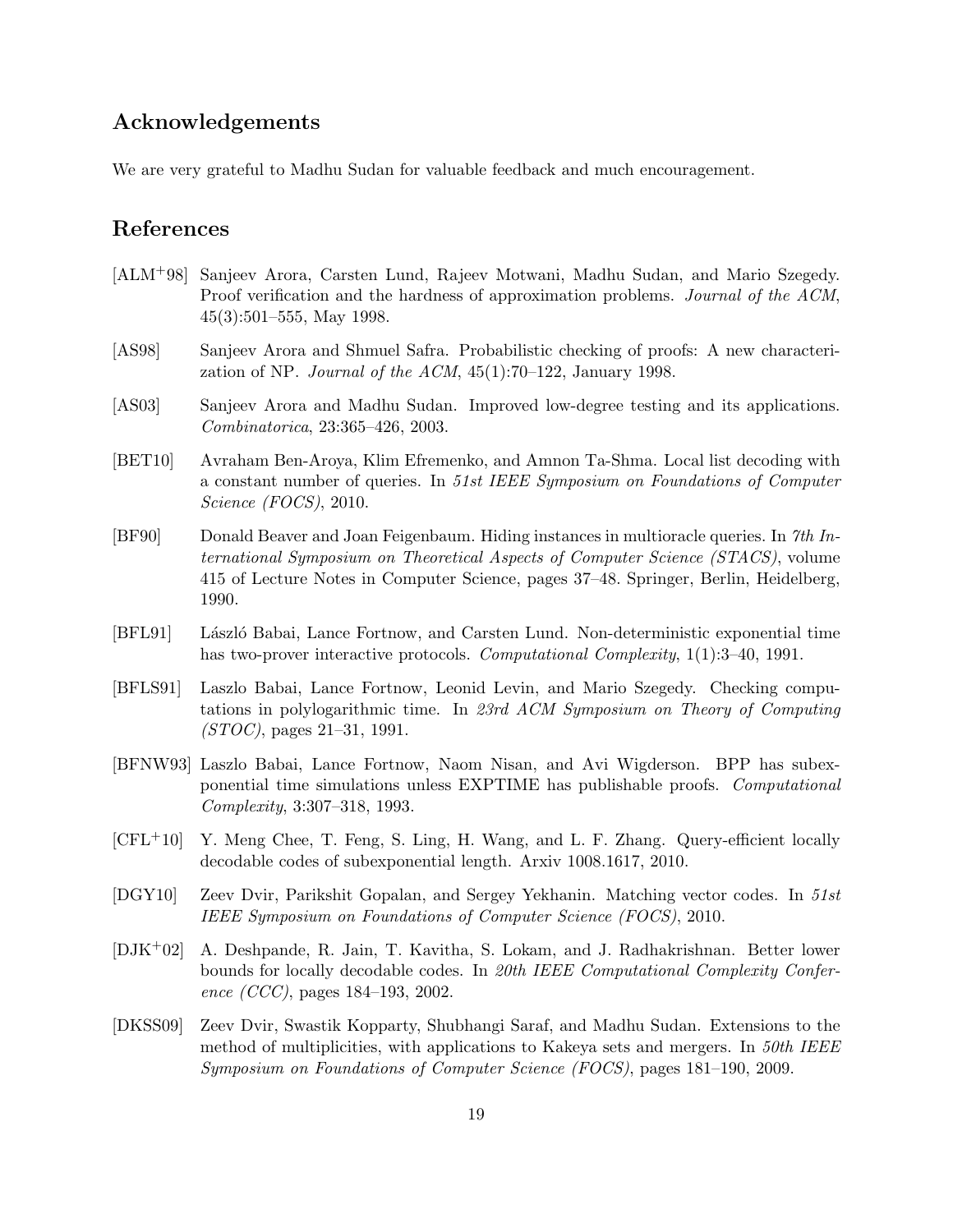- [Dvi10] Zeev Dvir. On matrix rigidity and locally self-correctable codes. In 26th IEEE Computational Complexity Conference (CCC), pages 102–113, 2010.
- [Efr09] Klim Efremenko. 3-query locally decodable codes of subexponential length. In 41st ACM Symposium on Theory of Computing (STOC), pages 39–44, 2009.
- [GKST02] Oded Goldreich, Howard Karloff, Leonard Schulman, and Luca Trevisan. Lower bounds for locally decodable codes and private information retrieval. In 17th IEEE Computational Complexity Conference (CCC), pages 175–183, 2002.
- [GR08] Venkatesan Guruswami and Atri Rudra. Explicit codes achieving list decoding capacity: Error-correction with optimal redundancy. IEEE Transactions on Information Theory, 54(1):135–150, 2008.
- [GS99] Venkatesan Guruswami and Madhu Sudan. Improved decoding of Reed-Solomon and algebraic-geometric codes. IEEE Transactions on Information Theory, 45:1757–1767, 1999.
- [GSS00] Venkatesan Guruswami, Amit Sahai, and Madhu Sudan. Soft-decision decoding of Chinese Remainder codes. In Proceedings of the 41st IEEE Symposium on Foundations of Computer Science, pages 159–168, Redondo Beach, California, 12-14 November 2000.
- [HKT08] J. W. P. Hirschfeld, G. Korchmaros, and F. Torres. Algebraic Curves over a Finite Field (Princeton Series in Applied Mathematics). Princeton University Press, 2008.
- [IS10] Toshiya Itoh and Yasuhiro Suzuki. New constructions for query-efficient locally decodable codes of subexponential length. IEICE Transactions on Information and Systems, pages 263–270, 2010.
- [IW97] Russell Impagliazzo and Avi Wigderson.  $P = BPP$  if E requires exponential circuits: Derandomizing the XOR Lemma. Proceedings of the 29th Annual ACM Symposium on Theory of Computing, pages 220–229, May 1997.
- [KdW04] Iordanis Kerenidis and Ronald de Wolf. Exponential lower bound for 2-query locally decodable codes via a quantum argument. Journal of Computer and System Sciences, 69:395–420, 2004.
- [KT00] Jonathan Katz and Luca Trevisan. On the efficiency of local decoding procedures for error-correcting codes. In 32nd ACM Symposium on Theory of Computing (STOC), pages 80–86, 2000.
- [LFKN92] Carsten Lund, Lance Fortnow, Howard J. Karloff, and Noam Nisan. Algebraic methods for interactive proof systems. Journal of the ACM, 39(4):859–868, October 1992.
- [Lip90] Richard Lipton. Efficient checking of computations. In 7th International Symposium on Theoretical Aspects of Computer Science (STACS), volume 415 of Lecture Notes in Computer Science, pages 207–215. Springer, Berlin, Heidelberg, 1990.
- [Oba02] Kenji Obata. Optimal lower bounds for 2-query locally decodable linear codes. In 6th International Workshop on Randomization and Computation (RANDOM), volume